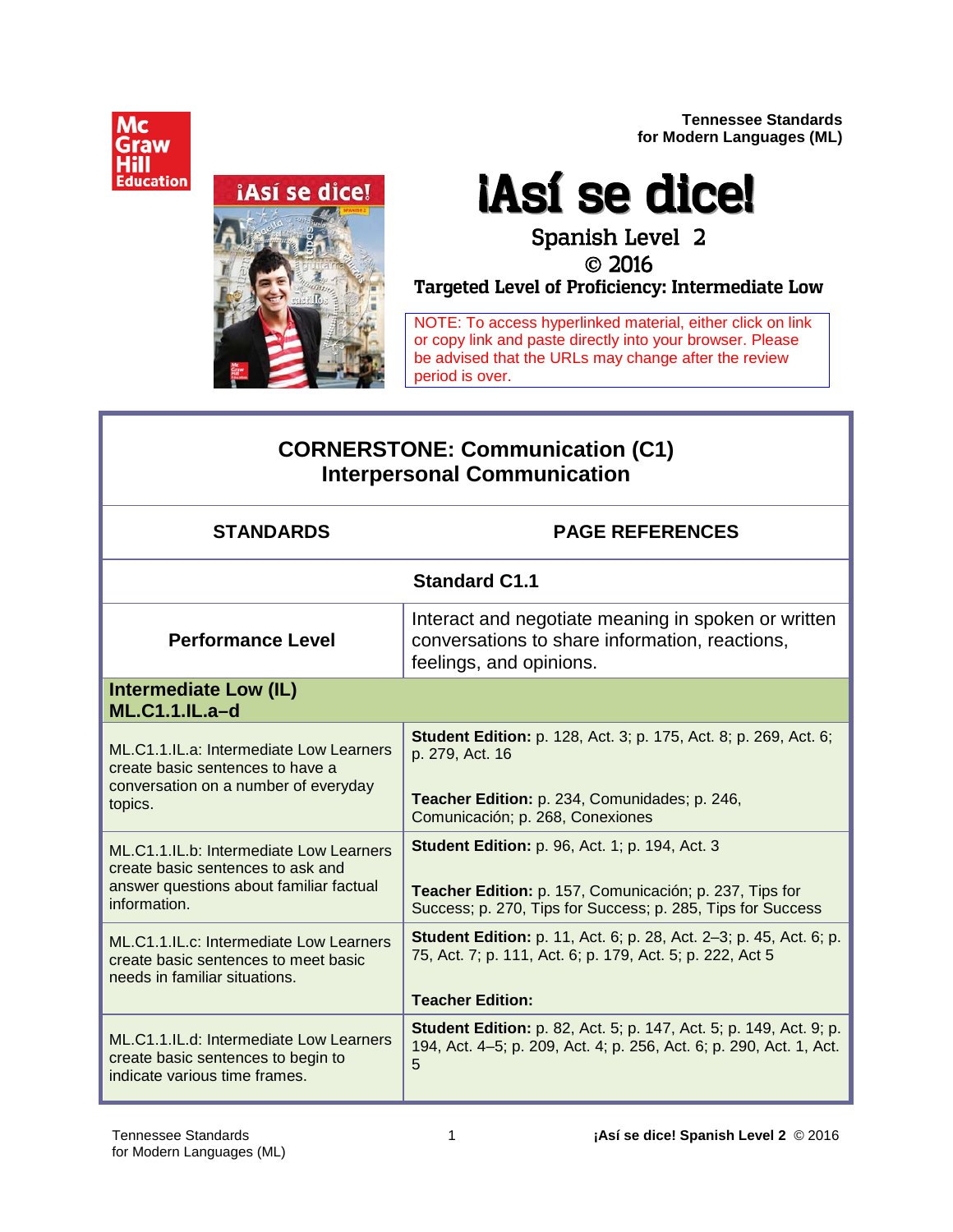|                                                                                                                                         | <b>Teacher Edition:</b>                                                                                                                                                                                                                                         |  |
|-----------------------------------------------------------------------------------------------------------------------------------------|-----------------------------------------------------------------------------------------------------------------------------------------------------------------------------------------------------------------------------------------------------------------|--|
|                                                                                                                                         |                                                                                                                                                                                                                                                                 |  |
| <b>CORNERSTONE: Communication (C1)</b><br><b>Interpretive Communication-Listening</b>                                                   |                                                                                                                                                                                                                                                                 |  |
| <b>STANDARDS</b>                                                                                                                        | <b>PAGE REFERENCES</b>                                                                                                                                                                                                                                          |  |
|                                                                                                                                         | <b>Standard C1.2</b>                                                                                                                                                                                                                                            |  |
| <b>Performance Level</b>                                                                                                                | Demonstrate understanding, interpret, and analyze<br>what is heard on a variety of topics.                                                                                                                                                                      |  |
| <b>Intermediate Low (IL)</b>                                                                                                            |                                                                                                                                                                                                                                                                 |  |
| <b>ML.C1.2.IL.a-b</b>                                                                                                                   |                                                                                                                                                                                                                                                                 |  |
| ML.C1.2.IL.a: Intermediate Low Learners<br>recognize basic sentences to determine<br>the main idea of texts and interactions            | <b>Student Edition: p. 123, Act. E; p. 189, Act. D</b>                                                                                                                                                                                                          |  |
| related to everyday life.                                                                                                               | Teacher Edition: p. 57, Differentiation (Bullet #3)                                                                                                                                                                                                             |  |
| ML.C1.2.IL.b: Intermediate Low Learners<br>recognize basic sentences to follow<br>questions and simple statements on                    | <b>Student Edition:</b> p. 96, Act. 2; p. 111, Act. 6; p. 147, Act. 5; p.<br>p. 179, Act. 7; p. 209, Act. 4; p. 222, Act. 5                                                                                                                                     |  |
| familiar topics when participating in a<br>conversation.                                                                                | Teacher Edition: p. 157, Comunicación                                                                                                                                                                                                                           |  |
| <b>CORNERSTONE: Communication (C1)</b><br><b>Interpretive Communication-Reading</b>                                                     |                                                                                                                                                                                                                                                                 |  |
| <b>STANDARDS</b>                                                                                                                        | <b>PAGE REFERENCES</b>                                                                                                                                                                                                                                          |  |
| <b>Standard C1.3</b>                                                                                                                    |                                                                                                                                                                                                                                                                 |  |
| <b>Performance Level</b>                                                                                                                | Interpret, analyze, and demonstrate understanding<br>of written materials on a variety of topics.                                                                                                                                                               |  |
| <b>Intermediate Low (IL)</b><br><b>ML.C1.3.IL.a-c</b>                                                                                   |                                                                                                                                                                                                                                                                 |  |
| ML.C1.3.IL.a: Intermediate Low Learners<br>recognize basic sentences to understand<br>short texts of personal interest.                 | <b>Student Edition:</b> pp. 88-91, Reading Checks, Act. A-E; pp.<br>120–123, Reading Checks, Act. A–C; pp. 154–157, Reading<br>Checks, Act. A-F; pp. 312-313, Reading Checks, Act. A-C;<br>pp. 344-345; Reading Checks, Act. A, Act. C; p. 347,<br>¿Comprendes? |  |
|                                                                                                                                         | Teacher Edition: p. 375, Tips for Success                                                                                                                                                                                                                       |  |
| ML.C1.3.IL.b: Intermediate Low Learners<br>recognize basic sentences to identify<br>some basic information needed to fill out<br>forms. | Student Edition: p. 7, Act. 6<br><b>Teacher Edition:</b>                                                                                                                                                                                                        |  |
| ML.C1.3.IL.c: Intermediate Low Learners<br>recognize basic sentences to infer basic                                                     | <b>Student Edition: p. 178, Act. 4; p. 389, Act. C</b>                                                                                                                                                                                                          |  |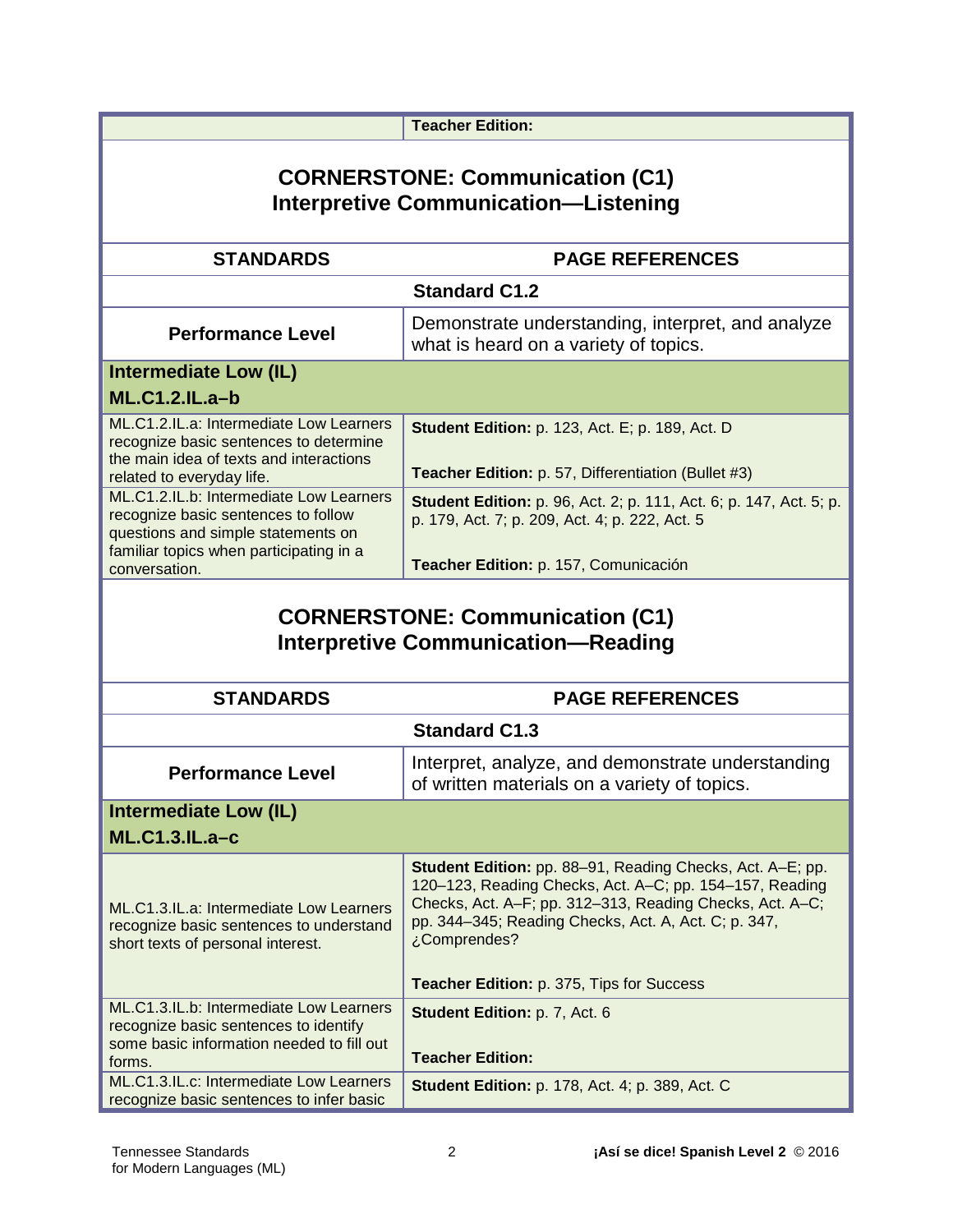| information from a variety of media (e.g.,<br>weather reports, job postings).                                                           | Teacher Edition: p. 171, Introducción al tema (Nicaragua #1);<br>p. 265, Introducción al tema (Ecuador); p. 274, Learning from<br>Realia; p. 389, Act. G                                                                                            |
|-----------------------------------------------------------------------------------------------------------------------------------------|-----------------------------------------------------------------------------------------------------------------------------------------------------------------------------------------------------------------------------------------------------|
| <b>CORNERSTONE: Communication (C1)</b><br><b>Presentational-Speaking</b>                                                                |                                                                                                                                                                                                                                                     |
| <b>STANDARDS</b>                                                                                                                        | <b>PAGE REFERENCES</b>                                                                                                                                                                                                                              |
|                                                                                                                                         | <b>Standard C1.4</b>                                                                                                                                                                                                                                |
| <b>Performance Level</b>                                                                                                                | Present information on multiple topics for a variety<br>of purposes using appropriate formats, considering<br>the intended audience.                                                                                                                |
| <b>Intermediate Low (IL)</b><br><b>ML.C1.4.IL.a-e</b>                                                                                   |                                                                                                                                                                                                                                                     |
| ML.C1.4.IL.a: Intermediate Low Learners<br>create basic sentences to describe<br>people, activities, events, and                        | <b>Student Edition:</b> p. 128, Act. 4; p. 162, Act. 1-2; p. 175, Act.<br>9; p. 222, Act. 1, Act. 4; p. 256, Act. 1-4                                                                                                                               |
| experiences.                                                                                                                            | Teacher Edition: p. 139, Differentiation (Heritage Speakers);<br>p. 253, Comunidades, Comunicación                                                                                                                                                  |
| ML.C1.4.IL.b: Intermediate Low Learners<br>create basic sentences to express<br>needs, wants, and preferences on topics<br>of interest. | Student Edition: p. 45, Act. 6; p. 128, Act. 1-3; p. 180, Act. 3;<br>p. 222, Act. 6; p. 290, Act. 3<br>Teacher Edition: p. 204, Comunicación                                                                                                        |
| ML.C1.4.IL.c: Intermediate Low Learners<br>create basic sentences to interpret and<br>discuss instructions, directions, and             | <b>Student Edition: p. 269, Act 6; p. 290, Act. 1</b><br>Teacher Edition: p. 218, Differentiation                                                                                                                                                   |
| maps.                                                                                                                                   | Student Edition: p. 128, Act. 1                                                                                                                                                                                                                     |
| ML.C1.4.IL.d: Intermediate Low Learners<br>create basic sentences to present songs,<br>short skits, or dramatic readings.               | Teacher Edition: p. R40, Comunicación; p. 18, Differentiation<br>(Bodily-kinesthetic/Interpersonal Learners); p. 204,<br>Comunicación; p. 214, Core Instruction (Step 3); p. 275,<br>Comunicación; p. 332, Differentiation (Multiple Intelligences) |
| ML.C1.4.IL.e: Intermediate Low Learners<br>create basic sentences to use practiced<br>or memorized expressions to begin to              | Student Edition: p. 96, Act. 3; p. 151, Act. 14; p. 162, Act. 4;<br>p. 183, Act. 10; p. 185, Act. 13; p. 222, Act. 1                                                                                                                                |
| indicate various time frames.                                                                                                           | <b>Teacher Edition:</b>                                                                                                                                                                                                                             |
| <b>CORNERSTONE: Communication (C1)</b><br><b>Presentational-Writing</b>                                                                 |                                                                                                                                                                                                                                                     |
| <b>STANDARDS</b>                                                                                                                        | <b>PAGE REFERENCES</b>                                                                                                                                                                                                                              |
| <b>Standard C1.5</b>                                                                                                                    |                                                                                                                                                                                                                                                     |
| <b>Performance Level</b>                                                                                                                | Present information on multiple topics for a variety                                                                                                                                                                                                |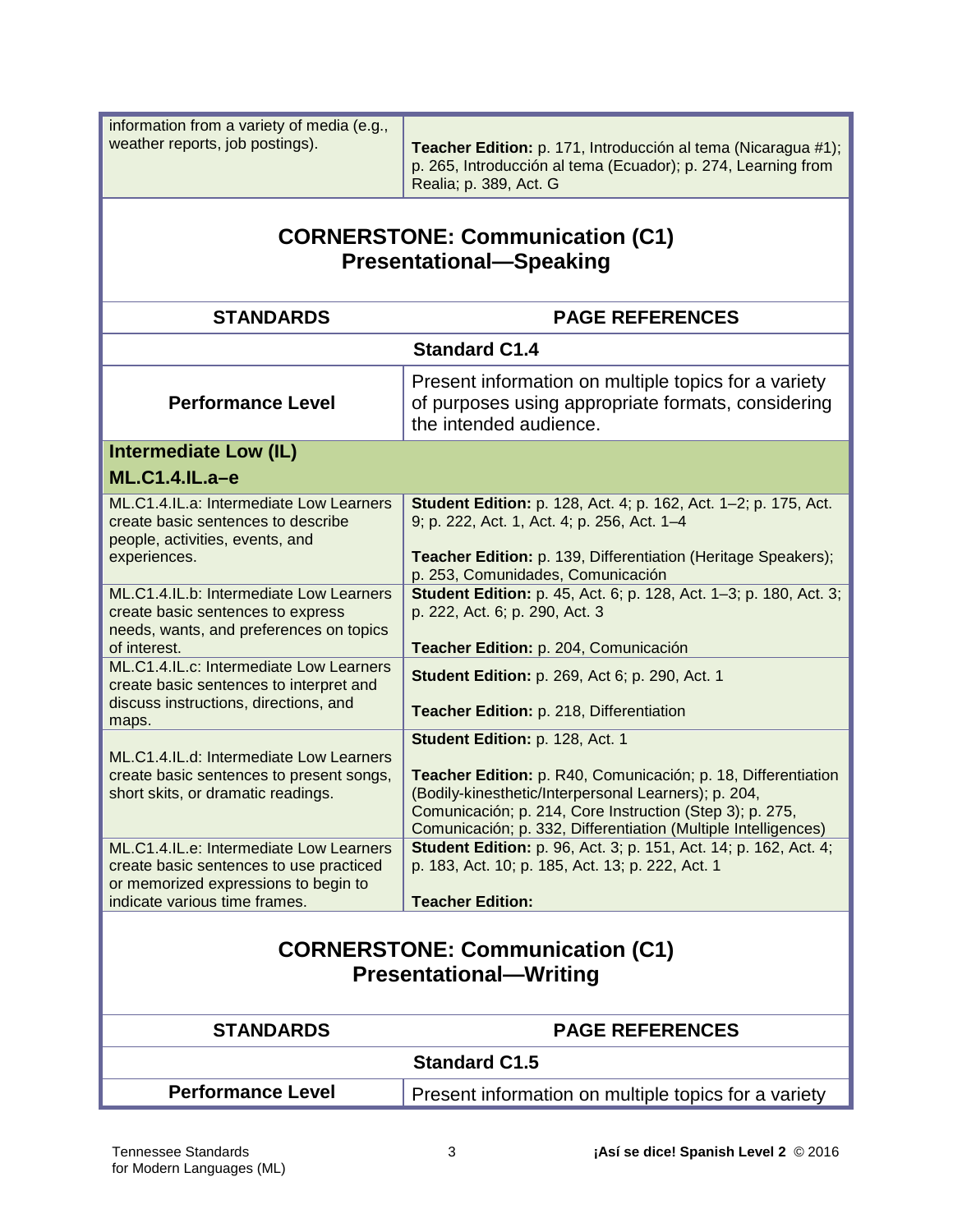|                                                                                                                      | of purposes using appropriate formats, considering<br>the intended audience.                                                                                                      |
|----------------------------------------------------------------------------------------------------------------------|-----------------------------------------------------------------------------------------------------------------------------------------------------------------------------------|
| <b>Intermediate Low (IL)</b><br><b>ML.C1.5.IL.a-f</b>                                                                |                                                                                                                                                                                   |
|                                                                                                                      |                                                                                                                                                                                   |
| ML.C1.5.IL.a: Intermediate Low Learners<br>create basic sentences to describe<br>people, activities, events, and     | <b>Student Edition:</b> p. 91, Act. B–C; p. 129, Tarea; p. 153, Act.<br>C; p. 163, Tarea; p. 195, Tarea; p. 261, Act. 6                                                           |
| experiences.                                                                                                         | Teacher Edition: p. 114, Quick Start                                                                                                                                              |
| ML.C1.5.IL.b: Intermediate Low Learners                                                                              | Student Edition: p. 387, Un proyecto                                                                                                                                              |
| create basic sentences to prepare<br>materials for a presentation.                                                   | Teacher Edition: p. 34C, Chapter Project; p. 102C, Chapter<br>Project; p. 198, Conexiones; p. 262C, Chapter Project; p.<br>296D, Connection to Fine Art; p. 324C, Chapter Project |
| ML.C1.5.IL.c: Intermediate Low Learners<br>create basic sentences to give basic<br>instructions on how to make or do | Student Edition: p. 291, Tarea; p. 319, Tarea                                                                                                                                     |
| something.                                                                                                           | Teacher Edition: p. 102C, Chapter Project                                                                                                                                         |
| ML.C1.5.IL.d: Intermediate Low Learners<br>create basic sentences to write about                                     | <b>Student Edition: p. 189, Act. E; p. 223, Tarea; p. 257, Tarea;</b><br>p. 322, Act. 4; p. 389, Act. C-D                                                                         |
| topics of student interest.                                                                                          | Teacher Edition: p. 228C, Chapter Project                                                                                                                                         |
| ML.C1.5.IL.e: Intermediate Low Learners<br>create basic sentences to ask questions<br>to obtain information.         | Student Edition: p. 291, Tarea<br><b>Teacher Edition:</b> p. 285, Tips for Success; p. 324C, Chapter                                                                              |
|                                                                                                                      | Project                                                                                                                                                                           |
| ML.C1.5.IL.f: Intermediate Low Learners<br>create basic sentences to use practiced                                   | <b>Student Edition:</b> p. 97, Tarea; p. 151, Act. 14; p. 163, Tarea;<br>p. 223, Tarea; p. 257, Tarea; p. 391, Act. B                                                             |
| or memorized expressions to begin to<br>indicate various time frames.                                                | Teacher Edition: p. 68C, Chapter Project Expansión                                                                                                                                |

#### **CORNERSTONE: Culture (C2) Relating Cultural Practices to Perspectives**

| <b>STANDARDS</b>                                                                                                                                                                                               | <b>PAGE REFERENCES</b>                                                                                                                                                                                                                                     |
|----------------------------------------------------------------------------------------------------------------------------------------------------------------------------------------------------------------|------------------------------------------------------------------------------------------------------------------------------------------------------------------------------------------------------------------------------------------------------------|
| <b>Standard C2.1</b>                                                                                                                                                                                           |                                                                                                                                                                                                                                                            |
| <b>Performance Level</b>                                                                                                                                                                                       | Investigate, draw comparisons between, and<br>explain the interaction of practices and perspectives<br>of the cultures studied.                                                                                                                            |
| Intermediate Range (IR)<br>$ML.C2.1.IR.a-h$                                                                                                                                                                    |                                                                                                                                                                                                                                                            |
| ML.C2.1.IR.a: Intermediate Range<br>Learners in elementary and middle<br>school examine, analyze, and exchange<br>information on patterns of behavior<br>typical of their peer group in the target<br>culture. | Student Edition: pp. 120-123, Lectura cultural, Antes de leer,<br>Reading Checks, Durante la lectura, Después de leer, Act. B-<br>D; p. 162, Act. 3; p. 191, Act. B<br>Teacher Edition: p. 22, Cultural Snapshot; p. 200D,<br>Pensiones; p. 296D, La dieta |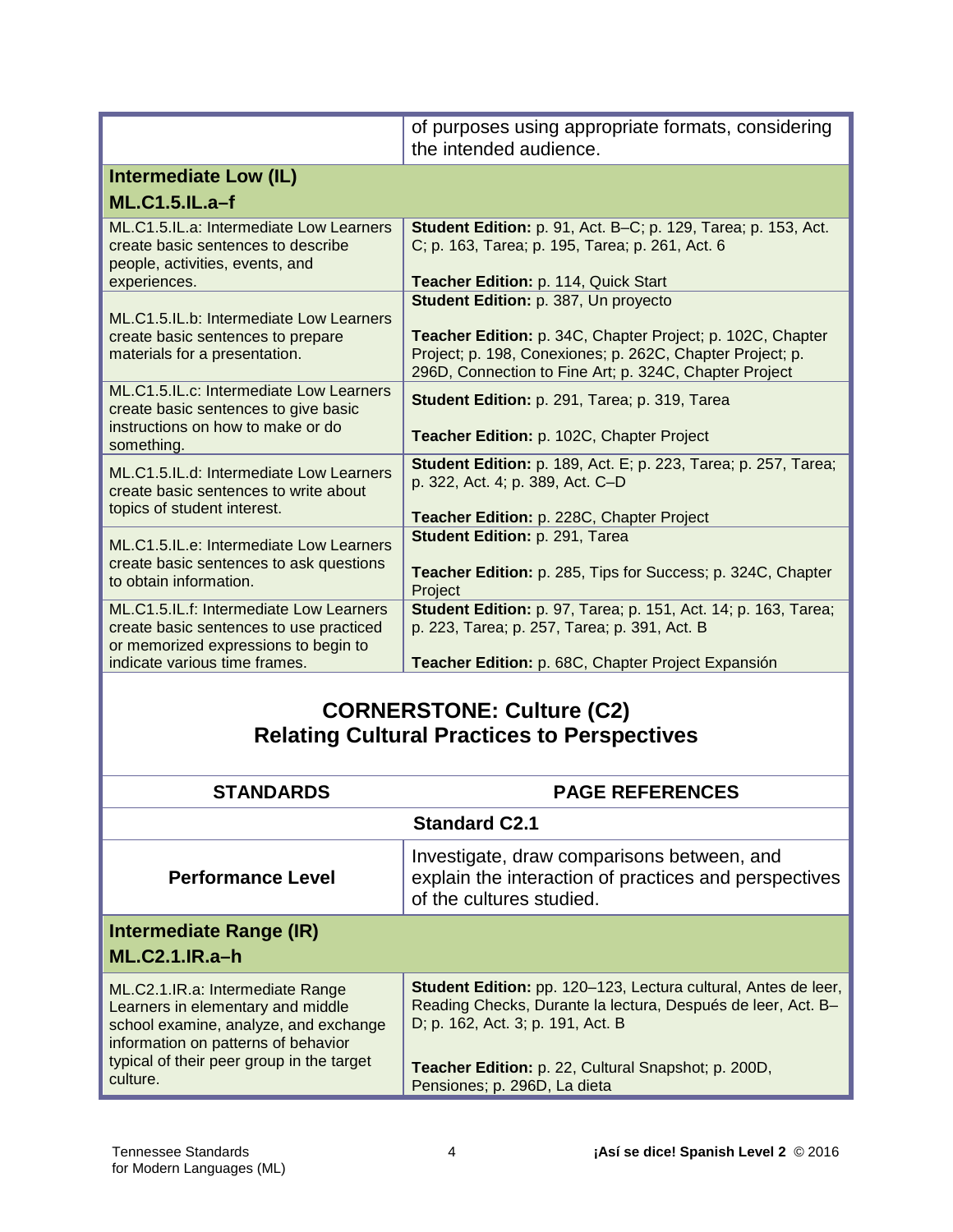| ML.C2.1.IR.b: Intermediate Range<br>Learners in elementary and middle<br>school identify and begin to use both<br>formal and informal methods to interact      | Student Edition: p. 52, Mandatos con favor de (#1), Act. 12;<br>p. 111, Act. 6; p. 128, Act. 1; p. 129, Tarea; p. 194, Act. 4                          |
|----------------------------------------------------------------------------------------------------------------------------------------------------------------|--------------------------------------------------------------------------------------------------------------------------------------------------------|
| with peers and adults.                                                                                                                                         | <b>Teacher Edition:</b>                                                                                                                                |
| ML.C2.1.IR.c: Intermediate Range<br>Learners in elementary and middle<br>school observe or identify a variety of<br>authentic or simulated age-appropriate     | Student Edition: pp. 120-123, Lectura cultural, Reading<br>Checks, Durante la lectura; p. 162, Act. 1                                                  |
| cultural activities (e.g., games, sports, or<br>entertainment).                                                                                                | Teacher Edition: p. 102D; La sobremesa y la siesta; p. 134C,<br>Chapter Project; p. 145, Differentiation                                               |
| ML.C2.1.IR.d: Intermediate Range<br>Learners in elementary and middle<br>school investigate, draw comparisons                                                  | Student Edition: p. 91, Act. E; pp. 154-157, Lectura cultural,<br>Reading Checks, Act. B, Act. D; p. 346, Antes de leer                                |
| between, and explain the interaction of<br>practices and perspectives of the<br>cultures studied.                                                              | Teacher Edition: p. 68D, Connection to Fine Art; p. 90,<br>Comparaciones; p. 102D, La sobremesa y la siesta; p. 262D,<br><b>Connection to Fine Art</b> |
| ML.C2.1.IR.e: In addition to the above,<br>Intermediate Range Learners in high<br>school identify and analyze cultural<br>practices using authentic materials. | Student Edition: p. 313, Comparaciones; p. 346, Después de<br>leer<br>Teacher Edition: p. 142, Differentiation; p. 296D, Connection                    |
| ML.C2.1.IR.f: In addition to the above,                                                                                                                        | to Fine Art; p. 311, Comunidades                                                                                                                       |
| Intermediate Range Learners in high                                                                                                                            | <b>Student Edition:</b>                                                                                                                                |
| school simulate culturally appropriate<br>community interactions.                                                                                              | Teacher Edition: p. 102D, La sobremesa y la siesta                                                                                                     |
| ML.C2.1.IR.g: In addition to the above,<br>Intermediate Range Learners in high<br>school interact with peers or the peer                                       | <b>Student Edition:</b>                                                                                                                                |
| group of the target culture to<br>demonstrate an awareness of culturally<br>respectful behavior.                                                               | Teacher Edition: p. 139, Differentiation (Heritage Speakers);<br>p. 155, Differentiation                                                               |
| ML.C2.1.IR.h: In addition to the above,<br>Intermediate Range Learners in high<br>school begin to adjust language and                                          | <b>Student Edition:</b>                                                                                                                                |
| message to acknowledge audiences with<br>different cultural backgrounds.                                                                                       | <b>Teacher Edition:</b>                                                                                                                                |
|                                                                                                                                                                |                                                                                                                                                        |

#### **CORNERSTONE: Culture (C2) Relating Cultural Products to Perspectives**

| <b>STANDARDS</b>                            | <b>PAGE REFERENCES</b>                                                                                                   |
|---------------------------------------------|--------------------------------------------------------------------------------------------------------------------------|
|                                             | <b>Standard C2.2</b>                                                                                                     |
| <b>Performance Level</b>                    | Investigate, explain, and reflect on the relationship<br>between products and perspectives of the culture(s)<br>studied. |
| Intermediate Range (IR)<br>$ML.C2.2.IR.a-c$ |                                                                                                                          |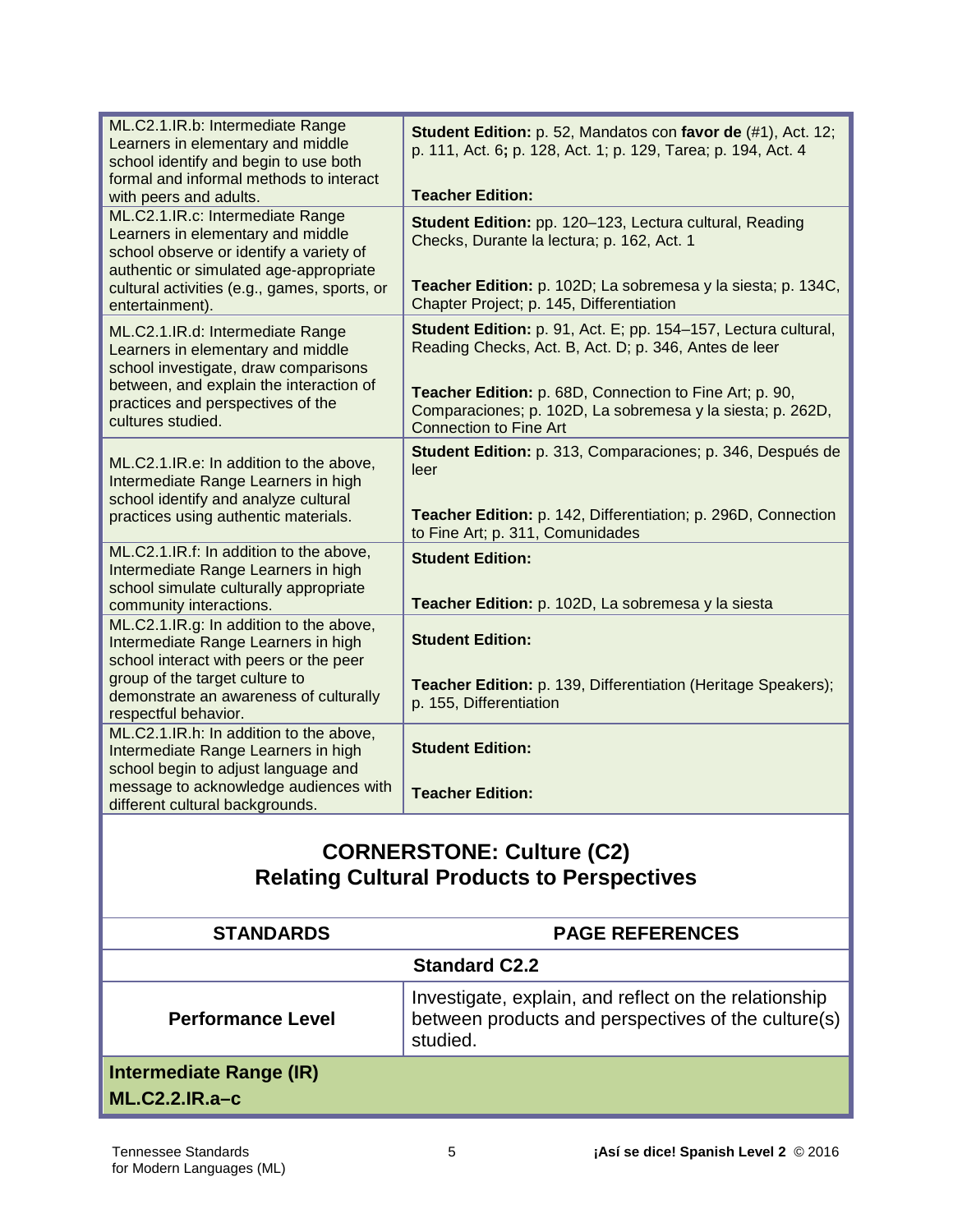| ML.C2.2.IR.a: Intermediate Range<br>Learners in elementary and middle<br>school identify and investigate the<br>function of products of the target culture.                                                                              | <b>Student Edition:</b> p. 251, Act. B; p. 285, Act. D; p. 313,<br>Comparaciones<br>Teacher Edition: p. 168D, Música latina; p. 200D, Pensiones;<br>p. 228C, Chapter Project                                              |
|------------------------------------------------------------------------------------------------------------------------------------------------------------------------------------------------------------------------------------------|---------------------------------------------------------------------------------------------------------------------------------------------------------------------------------------------------------------------------|
| ML.C2.2.IR.b: Intermediate Range<br>Learners in elementary and middle<br>school explore (e.g., read, listen to,<br>observe, perform) products of the target<br>culture and explain the origin and<br>importance of these products today. | <b>Student Edition:</b> p. 282, Reading Check 2; p. 359,<br>Conexiones; p. 365, Conexiones; p. 370, Conexiones<br><b>Teacher Edition:</b> p. 134D, Connection to Fine Art; p. 168D,<br>Música latina; p. 228D, Cascarones |
| ML.C2.2.IR.c: In addition to the above,<br>Intermediate Range Learners in high<br>school identify and analyze cultural<br>products found in literature, news stories,<br>and films from the target culture.                              | <b>Student Edition:</b><br>Teacher Edition: p. 168D, Música latina; p. 311,<br>Comunidades; p. 315, Cultura                                                                                                               |

# **CORNERSTONE: Connections (C3) Making Connections**

| <b>STANDARDS</b>                                                                                                                                                                             | <b>PAGE REFERENCES</b>                                                                                                                                                                                                                         |
|----------------------------------------------------------------------------------------------------------------------------------------------------------------------------------------------|------------------------------------------------------------------------------------------------------------------------------------------------------------------------------------------------------------------------------------------------|
|                                                                                                                                                                                              | <b>Standard C3.1</b>                                                                                                                                                                                                                           |
| <b>Performance Level</b>                                                                                                                                                                     | Build, reinforce, and expand knowledge of other<br>content areas while using the target language to<br>develop critical thinking and to solve problems<br>creatively.                                                                          |
| Intermediate Range (IR)                                                                                                                                                                      |                                                                                                                                                                                                                                                |
| $ML.C3.1.IR.a-e$                                                                                                                                                                             |                                                                                                                                                                                                                                                |
| ML.C3.1.IR.a: Intermediate Range<br>Learners in elementary and middle<br>school identify and locate the target<br>countries and their geographic features<br>on a map.                       | <b>Student Edition:</b><br>Teacher Edition: p. 81, Conexiones; p. 113, Conexiones; p.<br>217, Conexiones; p. 253, Conexiones; p. 285, Conexiones; p.<br>343, Conexiones                                                                        |
| ML.C3.1.IR.b: In addition to the above,<br>Intermediate Range Learners in high<br>school relate topics from other content<br>areas to the target culture.                                    | <b>Student Edition:</b> pp. 88-91, Reading Checks, Act. A-E; p.<br>359, Conexiones; p. 370, Conexiones; p. 386, Act. A, Act. C-<br>H; p. 387, Un proyecto; p. 389, A-B, Act. D-F<br>Teacher Edition: p. 296D, La dieta, Connection to Fine Art |
| ML.C3.1.IR.c: In addition to the above,<br>Intermediate Range Learners in high<br>school explain and sequence the<br>significant events that shaped the identity<br>of the target countries. | Student Edition: p. 93, Cultura; p. 155, Reading Check #2; p.<br>157, Act. D; p. 313, Comparaciones<br>Teacher Edition: p. 155, Differentiation                                                                                                |
| ML.C3.1.IR.d: In addition to the above,<br>Intermediate Range Learners in high<br>school compare attitudes and reactions<br>regarding current events of global                               | <b>Student Edition: p. 389, Act. C; p. 391, Act. D.</b><br><b>Teacher Edition:</b>                                                                                                                                                             |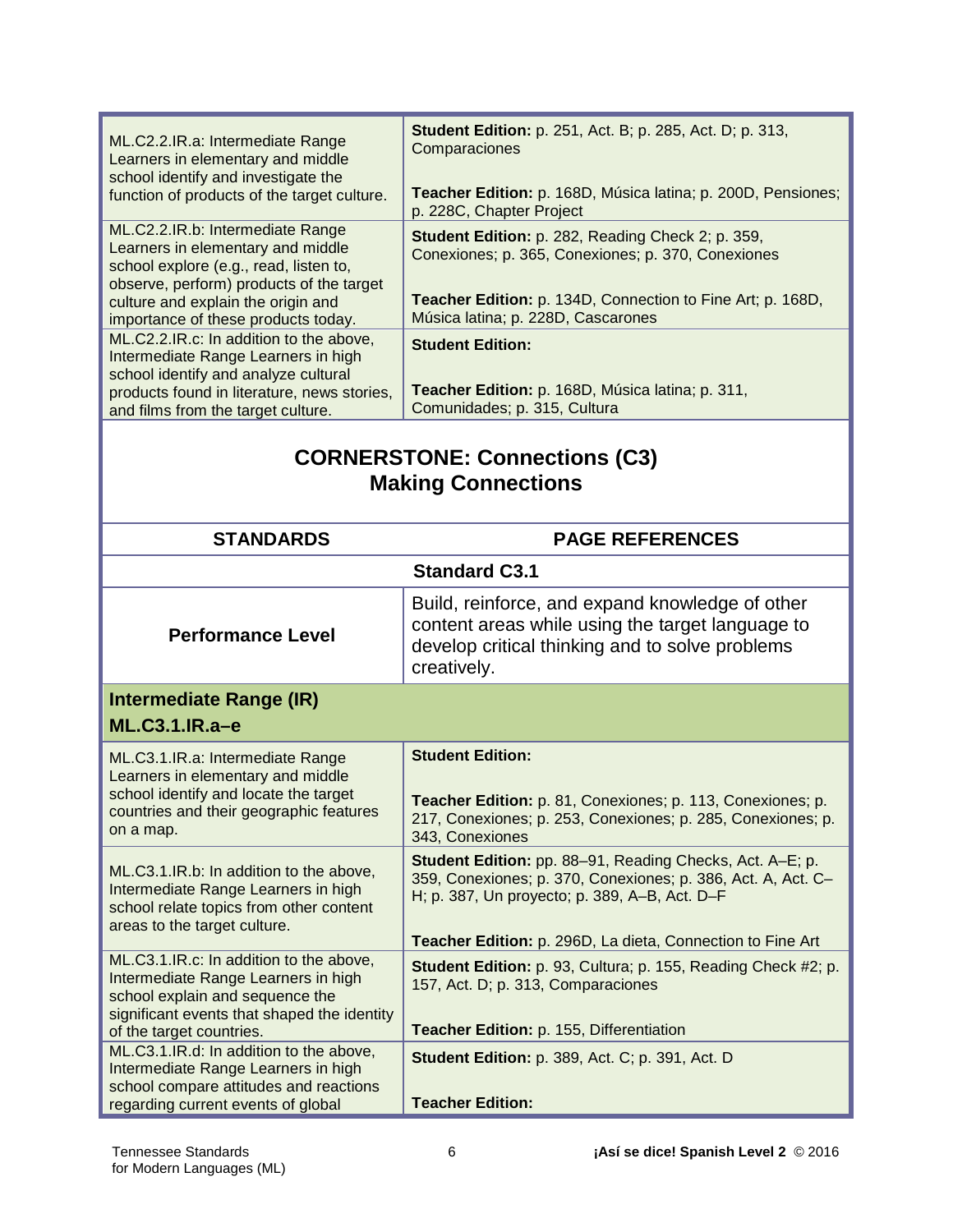| importance.                                                                                                                                          |                                                                                                              |
|------------------------------------------------------------------------------------------------------------------------------------------------------|--------------------------------------------------------------------------------------------------------------|
| ML.C3.1.IR.e: In addition to the above,<br>Intermediate Range Learners in high<br>school contrast examples of<br>contemporary culture (e.g., sports, | Student Edition: p. 120, Durante la lectura; p. 122, Después<br>de leer; p. 123, Act. D                      |
| music, art, architecture) from the target<br>countries to one's own.                                                                                 | Teacher Edition: p. 134D, Connection to Fine Art; p. 158,<br>Comunidades; p. 228C, Chapter Project Expansion |

# **CORNERSTONE: Connections (C3) Acquiring Information and Diverse Perspectives**

| <b>STANDARDS</b>                                                                                                                                                                                                                                                                                                                                                                                                                             | <b>PAGE REFERENCES</b>                                                                                                                                                                                            |
|----------------------------------------------------------------------------------------------------------------------------------------------------------------------------------------------------------------------------------------------------------------------------------------------------------------------------------------------------------------------------------------------------------------------------------------------|-------------------------------------------------------------------------------------------------------------------------------------------------------------------------------------------------------------------|
|                                                                                                                                                                                                                                                                                                                                                                                                                                              | <b>Standard C3.2</b>                                                                                                                                                                                              |
| <b>Performance Level</b>                                                                                                                                                                                                                                                                                                                                                                                                                     | Access and evaluate information and diverse<br>perspectives that are available through the target<br>language and its cultures.                                                                                   |
| <b>Intermediate Range (IR)</b><br>ML.C3.2.IR.a-e                                                                                                                                                                                                                                                                                                                                                                                             |                                                                                                                                                                                                                   |
| ML.C3.2.IR.a: Intermediate Range<br>Learners in elementary and middle<br>school use age-appropriate authentic<br>sources to prepare presentations on<br>familiar topics.                                                                                                                                                                                                                                                                     | Student Edition: p. 175, Act. 9; p. 243, Act. 8; p. 387, Un<br>proyecto; p. 389, Act. C<br>Teacher Edition: p. 134D, Connection to Fine Art; p. 168C,<br>Chapter Project; p. 296D, Connection to Fine Art         |
| ML.C3.2.IR.b: In addition to the above,<br>Intermediate Range Learners in high<br>school describe a current event article or<br>broadcast in the target language and<br>evaluate how it compares with the same<br>event reported in the United States.                                                                                                                                                                                       | Student Edition: p. 389, Act. C<br><b>Teacher Edition:</b>                                                                                                                                                        |
| ML.C3.2.IR.c: In addition to the above,<br>Intermediate Range Learners in high<br>school explore the various perspectives<br>of a major figure in history, science, or<br>the arts from the perspective of the target<br>culture.                                                                                                                                                                                                            | Student Edition: p. 359, Conexiones; p. 365, Conexiones; p.<br>370, Conexiones; p. 381, Act. Q; p. 391, Act. A-C<br>Teacher Edition: p. 359, Cultura                                                              |
| ML.C3.2.IR.d: In addition to the above,<br>Intermediate Range Learners in high<br>school compare preferences related to<br>daily life of the local community to those<br>of the target culture (e.g., music, movies,<br>or leisure activities).<br>ML.C3.2.IR.e: In addition to the above,<br>Intermediate Range Learners in high<br>school compare the perspective of local<br>advertisements with advertisements of<br>the target culture. | <b>Student Edition:</b><br>Teacher Edition: p. 200D, Pensiones; p. 234,<br>Comparaciones; p. 247, Comparaciones; p. 262D, Connection<br>to Fine Art<br>Student Edition: p. 175, Act. 9<br><b>Teacher Edition:</b> |
|                                                                                                                                                                                                                                                                                                                                                                                                                                              |                                                                                                                                                                                                                   |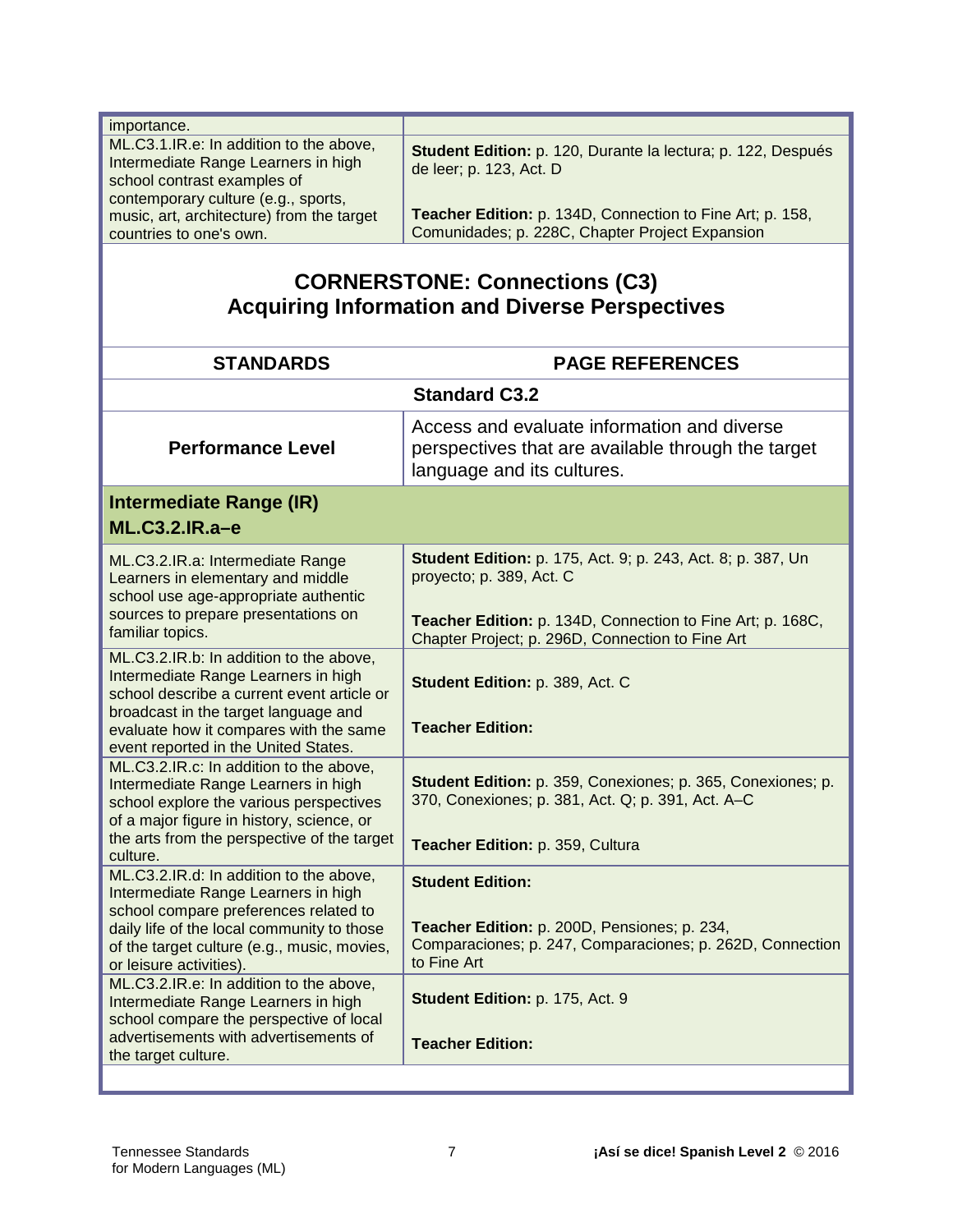| <b>CORNERSTONE: Comparisons (C4)</b><br><b>Language Comparisons</b>                                                                                                                                                                          |                                                                                                                                                                                                                                          |  |
|----------------------------------------------------------------------------------------------------------------------------------------------------------------------------------------------------------------------------------------------|------------------------------------------------------------------------------------------------------------------------------------------------------------------------------------------------------------------------------------------|--|
| <b>STANDARDS</b>                                                                                                                                                                                                                             | <b>PAGE REFERENCES</b>                                                                                                                                                                                                                   |  |
|                                                                                                                                                                                                                                              | <b>Standard C4.1</b>                                                                                                                                                                                                                     |  |
| <b>Performance Level</b>                                                                                                                                                                                                                     | Investigate, explain, and reflect on the nature of<br>language through comparisons of the classical<br>language and one's own.                                                                                                           |  |
| <b>Intermediate Range (IR)</b><br><b>ML.C4.1.IR.a-e</b>                                                                                                                                                                                      |                                                                                                                                                                                                                                          |  |
| ML.C4.1.IR.a: Intermediate Range<br>Learners in elementary and middle<br>school identify expressions that<br>communicate respect and status in one's<br>own and the target language.                                                         | Student Edition: p. 129, Tarea; p. 274, Imperativo familiar-<br>formas regulares $(#1)$ ; p. 308, $\lambda$ Te acuerdas?; p. 319, Tarea<br>p. 354, Act. 1<br>Teacher Edition: p. 186, Quick Start                                        |  |
| ML.C4.1.IR.b: Intermediate Range<br>Learners in elementary and middle<br>school determine words in one's own and<br>target language that have no direct<br>translation.                                                                      | Student Edition: p. 81, Pretérito de los verbos irregulares<br>(#4); p. 145, Cultura<br>Teacher Edition: p. 102D, La sobremesa y la siesta; p. 145,<br>About the Spanish Language                                                        |  |
| ML.C4.1.IR.c: Intermediate Range<br>Learners in elementary and middle<br>school recognize on how different time<br>frames are expressed in the target<br>language and one's own.                                                             | Student Edition: p. 146, Imperfecto de los verbos en -ar; p.<br>163, Tarea (#2, Write); p. 183, Act. 9-10; p. 185, Act. 14-15;<br>p. 223, Tarea; p. 240, Futuro de los verbos regulares,<br>Conexiones<br>Teacher Edition: p. 146, ¡Ojo! |  |
| ML.C4.1.IR.d: In addition to the above,<br>Intermediate Range Learners in high<br>school predict language origins based on<br>awareness of cognates and linguistic<br>similarities.                                                          | <b>Student Edition:</b><br><b>Teacher Edition:</b>                                                                                                                                                                                       |  |
| ML.C4.1.IR.e: In addition to the above,<br>Intermediate Range Learners in high<br>school investigate cognates that can<br>have the same or different meanings<br>among languages and speculate about<br>the evolution of language over time. | Student Edition: p. 345, Después de leer<br>Teacher Edition: p. 351, About the Spanish Language                                                                                                                                          |  |
| <b>CORNERSTONE: Comparisons (C4)</b><br><b>Cultural Comparisons</b>                                                                                                                                                                          |                                                                                                                                                                                                                                          |  |
| <b>STANDARDS</b>                                                                                                                                                                                                                             | <b>PAGE REFERENCES</b>                                                                                                                                                                                                                   |  |
| <b>Standard C4.2</b>                                                                                                                                                                                                                         |                                                                                                                                                                                                                                          |  |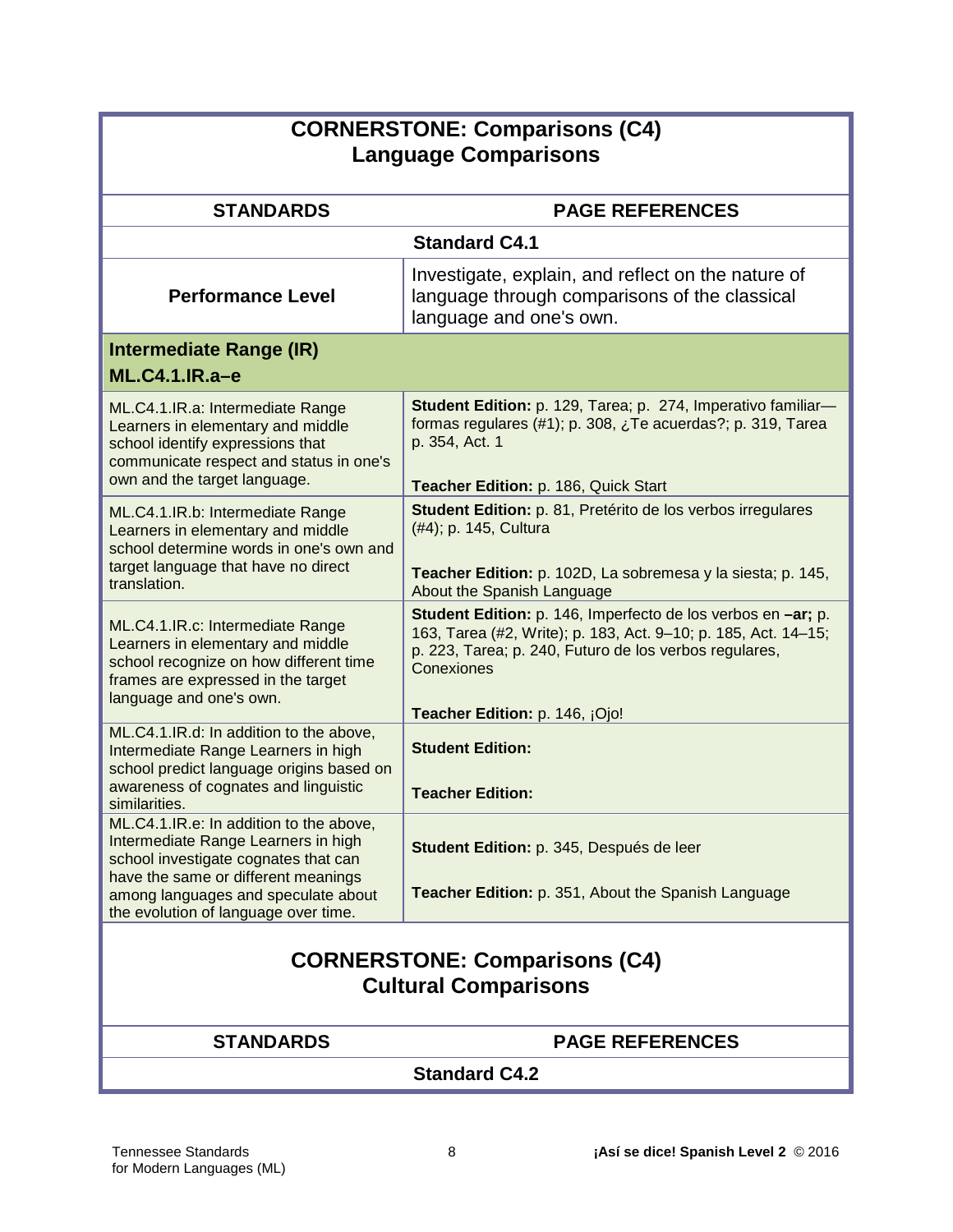| <b>Performance Level</b>                                                                                                                                                                                         | Investigate, explain, and reflect on the concept of<br>culture through comparisons of the target culture<br>and one's own.                                                                                                                                                                                                                                     |
|------------------------------------------------------------------------------------------------------------------------------------------------------------------------------------------------------------------|----------------------------------------------------------------------------------------------------------------------------------------------------------------------------------------------------------------------------------------------------------------------------------------------------------------------------------------------------------------|
| <b>Intermediate Range (IR)</b><br><b>ML.C4.2.IR.a-f</b>                                                                                                                                                          |                                                                                                                                                                                                                                                                                                                                                                |
| ML.C4.2.IR.a: Intermediate Range<br>Learners in elementary and middle<br>school discuss products' origins and<br>importance by comparing products in the<br>one's own and the target culture.                    | Student Edition: p. 286, Antes de leer; eScape, "El casado<br>tico: una delicia costarricense" [http://mhed.us/ASD10]<br>Explore more, #1, #2, Share what you know, #1<br>Teacher Edition: p. 68D, Connection to Fine Art; p. 90,<br>Comparaciones; p. 134D, Connection to Fine Art; p. 228C,<br>Chapter Projects (Expansion); p. 262D, Las señales de tráfico |
| ML.C4.2.IR.b: Intermediate Range<br>Learners in elementary and middle<br>school explore the origins and<br>importance of cultural practices (e.g.,<br>holidays, celebrations, work habits) by                    | Student Edition: p. 128, Act. 5; pp. 154-156, Lectura cultural,<br>Reading Checks; p. 158, Antes de leer; p. 162, Act. 3; p. 188,<br>Durante la lectura, Después de leer<br>Teacher Edition: p. 156, Comunicación, Comparaciones; p.                                                                                                                           |
| comparing practices in one's own and<br>the target culture.<br>ML.C4.2.IR.c: Intermediate Range<br>Learners in elementary and middle<br>school compare and contrast the role                                     | 324D, ¿Caminar o conducir?<br><b>Student Edition:</b>                                                                                                                                                                                                                                                                                                          |
| and importance of family in one's own<br>and the target culture.                                                                                                                                                 | <b>Teacher Edition:</b>                                                                                                                                                                                                                                                                                                                                        |
| ML.C4.2.IR.d: In addition to the above,<br>Intermediate Range Learners in high<br>school juxtapose school schedules,<br>course offerings, and attitudes toward<br>school in one's own and the target<br>culture. | <b>Student Edition:</b><br>Teacher Edition: p. 247, Comparaciones                                                                                                                                                                                                                                                                                              |
| ML.C4.2.IR.e: In addition to the above,<br>Intermediate Range Learners in high<br>school compare and contrast career                                                                                             | <b>Student Edition:</b>                                                                                                                                                                                                                                                                                                                                        |
| choices and preparation in one's own<br>and the target culture.                                                                                                                                                  | Teacher Edition: p. 200C, Chapter Project (Expansion)                                                                                                                                                                                                                                                                                                          |
| ML.C4.2.IR.f: In addition to the above,<br>Intermediate Range Learners in high<br>school explore entertainment and leisure<br>options in one's own and the target                                                | Student Edition: p. 120, Durante la lectura; p. 122, Después<br>de leer; p. 123, Act. D; p. 128, Act. 5;                                                                                                                                                                                                                                                       |
| culture.                                                                                                                                                                                                         | Teacher Edition: p. 234, Comparaciones;                                                                                                                                                                                                                                                                                                                        |
| <b>CORNERSTONE: Communities (C5)</b><br><b>School and Global Communities</b>                                                                                                                                     |                                                                                                                                                                                                                                                                                                                                                                |
| <b>STANDARDS</b>                                                                                                                                                                                                 | <b>PAGE REFERENCES</b>                                                                                                                                                                                                                                                                                                                                         |
| <b>Standard C5.1</b>                                                                                                                                                                                             |                                                                                                                                                                                                                                                                                                                                                                |
| <b>Performance Level</b>                                                                                                                                                                                         | Use language to interact both within and beyond the                                                                                                                                                                                                                                                                                                            |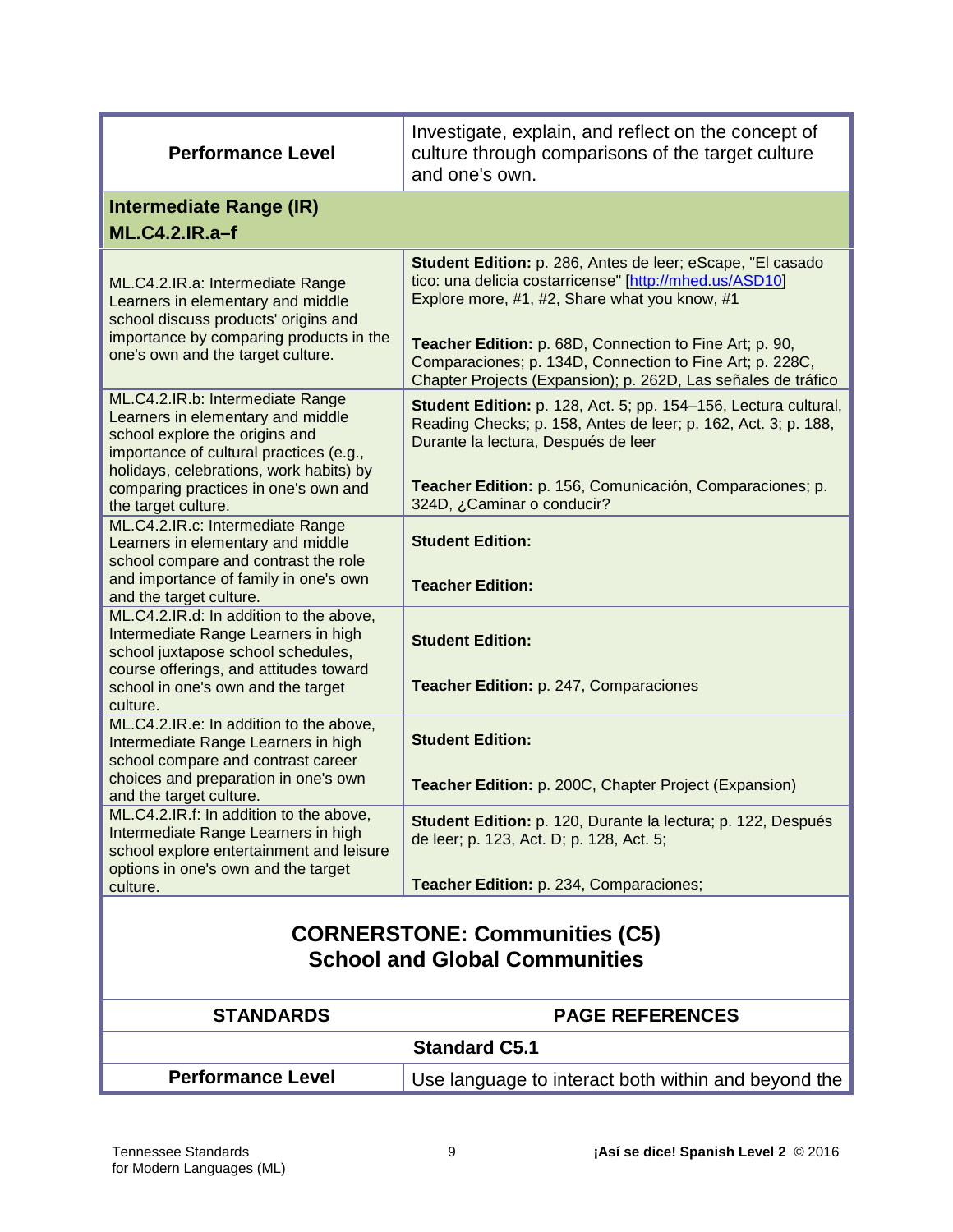|                                                                                                                                                                                                                                                                           | classroom.                                                                                                                                                                                                          |  |
|---------------------------------------------------------------------------------------------------------------------------------------------------------------------------------------------------------------------------------------------------------------------------|---------------------------------------------------------------------------------------------------------------------------------------------------------------------------------------------------------------------|--|
|                                                                                                                                                                                                                                                                           |                                                                                                                                                                                                                     |  |
| <b>Intermediate Range (IR)</b>                                                                                                                                                                                                                                            |                                                                                                                                                                                                                     |  |
| <b>ML.C5.1.IR.a-c</b>                                                                                                                                                                                                                                                     |                                                                                                                                                                                                                     |  |
| ML.C5.1.IR.a: Intermediate Range<br>Learners in elementary and middle<br>school interact with members of the local<br>community or with contacts made<br>electronically to hear how they use the<br>language (e.g., law enforcement,<br>interpreters, heritage speakers). | <b>Student Edition:</b><br>Teacher Edition: p. 296C, Chapter Project Technology<br>(Expansion); p. 311, Comunidades                                                                                                 |  |
| ML.C5.1.IR.b: In addition to the above,<br>Intermediate Range Learners in high<br>school research the use of the target<br>language in various fields of work in<br>today's world.                                                                                        | Student Edition: eScape, "El día que Miami amaneció de<br>luto" [http://mhed.us/ASD14], Share what you know #2<br>Teacher Edition: p. 200C, Chapter Project (Expansion); p.<br>207, Comunidades; p. 346, Conexiones |  |
| ML.C5.1.IR.c: In addition to the above,<br>Intermediate Range Learners in high<br>school explore real-world opportunities to<br>connect with the target language<br>community.                                                                                            | Student Edition: eScape, "Mariano Rivera"<br>[http://mhed.us/ASD8], Share what you know<br>Teacher Edition: p. 296C, Chapter Project (Technology<br>Expansion); p. 311, Comunidades                                 |  |
| <b>CORNERSTONE: Communities (C5)</b><br><b>Lifelong Learning</b>                                                                                                                                                                                                          |                                                                                                                                                                                                                     |  |
| <b>STANDARDS</b>                                                                                                                                                                                                                                                          | <b>PAGE REFERENCES</b>                                                                                                                                                                                              |  |
|                                                                                                                                                                                                                                                                           | <b>Standard C5.2</b>                                                                                                                                                                                                |  |
| <b>Performance Level</b>                                                                                                                                                                                                                                                  | Use the target language for enrichment and<br>advancement.                                                                                                                                                          |  |
| Intermediate Range (IR)<br><b>ML.C5.2.IR.a-b</b>                                                                                                                                                                                                                          |                                                                                                                                                                                                                     |  |
| ML.C5.2.IR.a: Intermediate Range<br>Learners in elementary and middle                                                                                                                                                                                                     | Student Edition: p. 175, Act 9; p. 387, Un proyecto; eScape,<br>"Ritmos a la vanguardia: la música tribal"<br>[http://mhed.us/ASD15], Explore more #3                                                               |  |
| school consult various sources in the<br>target language to obtain information on<br>topics of personal interest.<br>ML.C5.2.IR.b: In addition to the above,                                                                                                              | Teacher Edition: p. 134C, Chapter Project; p. 134D,<br>Connection to Fine Art; p. 168D, Música latina; p. 311,<br>Comunicación                                                                                      |  |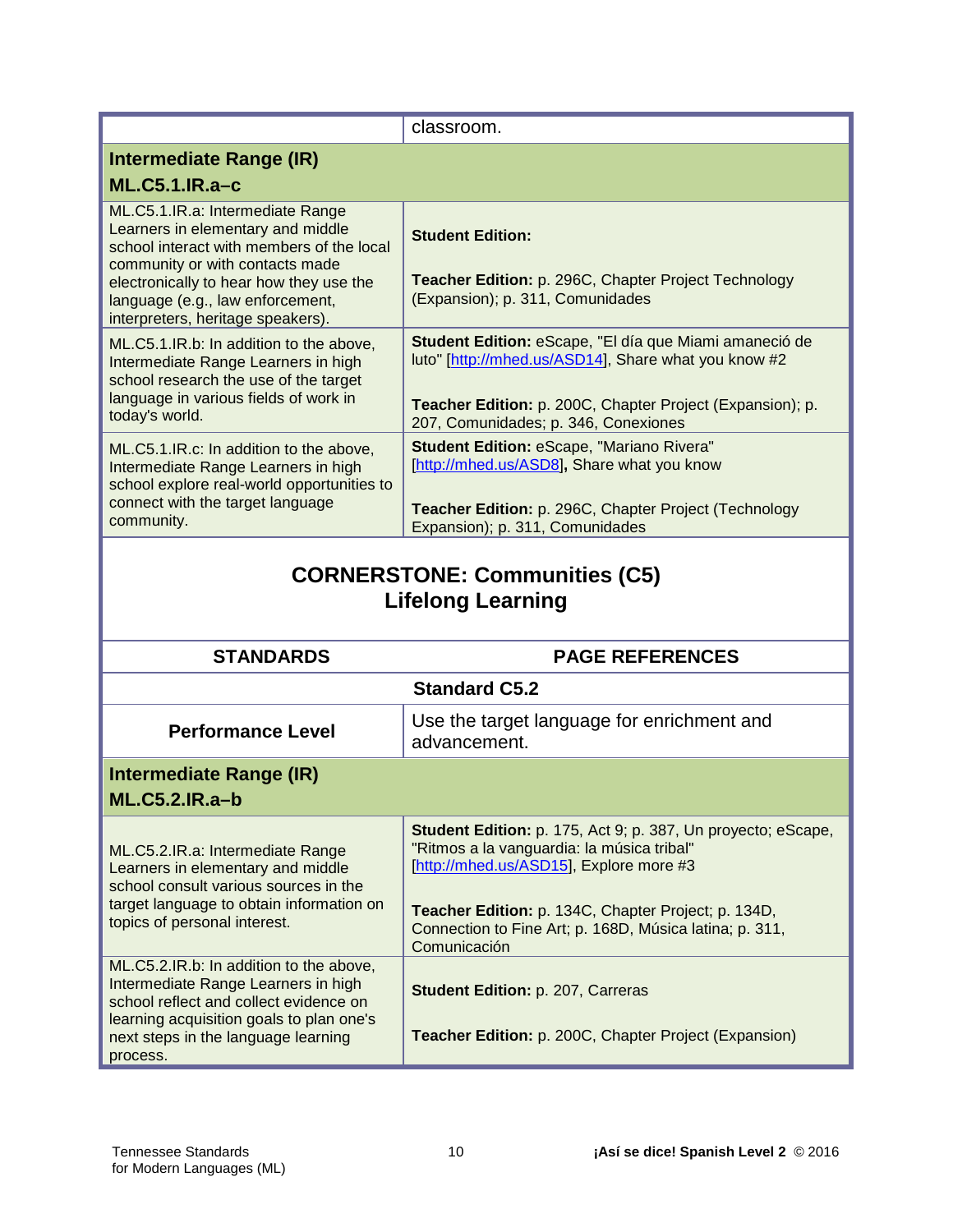*The following represents material that serves as a bridge for students to attain the targeted proficiency level of the course. These benchmarks recycle material from the proficiency level below the targeted level as added support.* 

#### **CORNERSTONE: Communication (C1) Interpersonal Communication**

| <b>STANDARDS</b>                                                                                                   | <b>PAGE REFERENCES</b>                                                                                                                                                                   |  |
|--------------------------------------------------------------------------------------------------------------------|------------------------------------------------------------------------------------------------------------------------------------------------------------------------------------------|--|
|                                                                                                                    | <b>Standard C1.1</b>                                                                                                                                                                     |  |
| <b>Performance Level</b>                                                                                           | Interact and negotiate meaning in spoken or written<br>conversations to share information, reactions,<br>feelings, and opinions.                                                         |  |
| <b>Novice Low (NL)</b><br>$ML.C1.1.NL.a-c$                                                                         |                                                                                                                                                                                          |  |
| ML.C1.1NL.a: Novice Low Learners use<br>memorized words and some phrases to<br>greet peers.                        | <b>Student Edition:</b><br><b>Teacher Edition:</b>                                                                                                                                       |  |
| ML.C1.1NL.b: Novice Low Learners use<br>memorized words and some phrases to<br>state one's name.                   | Student Edition: p. 49, Act. 4<br>Teacher Edition: p. 5, Teaching Options                                                                                                                |  |
| ML.C1.1NL.c: Novice Low Learners use<br>memorized words and some phrases to<br>answer a few basic questions.       | Student Edition: p. R6, Act. 1; p. R35, Act. 6; p. R39, Act. 1;<br>p. 13, Act. 2; p. 60, Act. 3<br>Teacher Edition: p. 4, Core Instruction (Step 2); p. 38, Core<br>Instruction (Step 3) |  |
| <b>Novice Mid (NM)</b><br>ML.C1.1.NM.a-g                                                                           |                                                                                                                                                                                          |  |
| ML.C1.1.NM.a: Novice Mid Learners use<br>memorized words and phrases to greet<br>and leave people in a polite way. | Student Edition: p. 17, Act. 10<br><b>Teacher Edition:</b>                                                                                                                               |  |
| ML.C1.1.NM.b: Novice Mid Learners use<br>memorized words and phrases to<br>introduce oneself and others.           | <b>Student Edition:</b><br>Teacher Edition: p. R3, Act. 2                                                                                                                                |  |
| ML.C1.1.NM.c: Novice Mid Learners use<br>memorized words and phrases to answer<br>a variety of basic questions.    | <b>Student Edition:</b> p. R8, Act. 8; p. R9, Act. 10; p. R34, Act. 1;<br>p. R45, Act. 8; p. 10, Act. 1; p. 44, Act. 2<br>Teacher Edition: p. 42, Core Instruction (Step 2)              |  |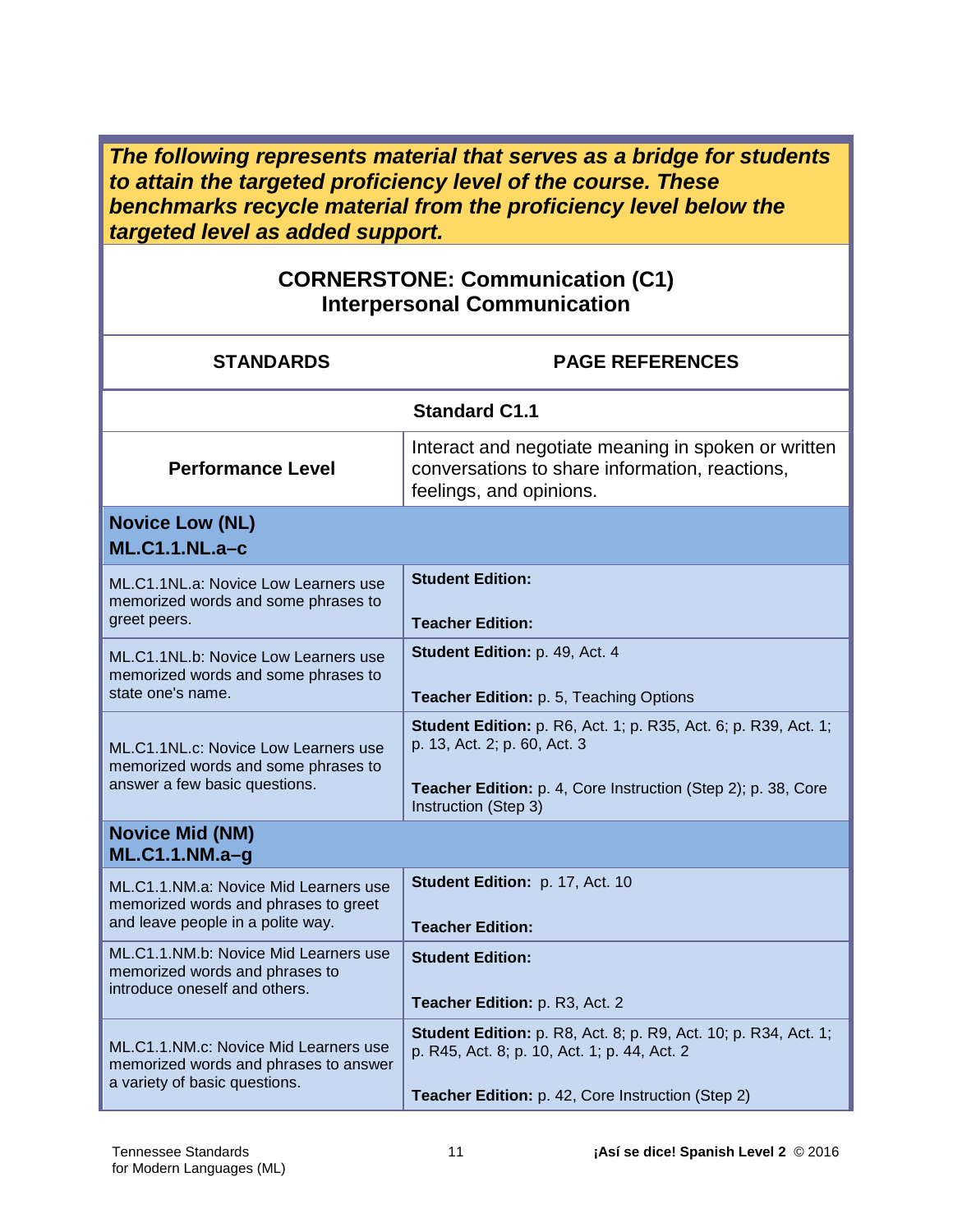| ML.C1.1.NM.d: Novice Mid Learners use<br>memorized words and phrases to make<br>some basic statements in a conversation.                       | <b>Student Edition:</b> p. R23, Act. 5; p. R35, Act. 7; p. 11, Act. 4;<br>p. 14, Act. 5; p. 28, Act. 5<br><b>Teacher Edition:</b>                                                                                                |
|------------------------------------------------------------------------------------------------------------------------------------------------|----------------------------------------------------------------------------------------------------------------------------------------------------------------------------------------------------------------------------------|
| ML.C1.1.NM.e: Novice Mid Learners use<br>memorized words and phrases to ask<br>some basic questions.                                           | <b>Student Edition:</b> p. R9, Act. 13; p. 11, Act. 6; p. 28, Act. 2-3<br><b>Teacher Edition:</b>                                                                                                                                |
| ML.C1.1.NM.f: Novice Mid Learners use<br>memorized words and phrases to<br>communicate basic information about<br>oneself and familiar people. | <b>Student Edition:</b> p. R9, Act. 11; p. R16, Act. 1, Act. 3; p. R18,<br>Act. 6; p. R26, Act. 1<br><b>Teacher Edition:</b>                                                                                                     |
| ML.C1.1.NM.g: Novice Mid Learners use<br>memorized words and phrases to<br>communicate some basic information<br>about everyday life.          | <b>Student Edition:</b> p. R6, Act. 3; p. R7, Act. 7; p. R19, Act. 9; p.<br>R35, Act. 7; p. 45, Act. 6; p. 62, Act. 1<br><b>Teacher Edition:</b>                                                                                 |
| <b>Novice High (NH)</b><br>$ML.C1.1.NH.a-e$                                                                                                    |                                                                                                                                                                                                                                  |
| ML.C1.1.NH.a: Novice High Learners<br>begin to use simple sentences to<br>exchange some personal information.                                  | <b>Student Edition:</b> p. R6, Act. 3; p. R9, Act. 10, Act. 12; p. R39,<br>Act. 1; p. R52, Act. 1; p. 51, Act. 8<br>Teacher Edition: p. 5, Teaching Options; p. 49, Teaching<br>Options                                          |
| ML.C1.1.NH.b: Novice High Learners<br>begin to use simple sentences to<br>exchange information based on texts,<br>graphs, or pictures.         | <b>Student Edition:</b> p. R4, Act. 7; p. R41, Act. A; p. R49, Act. 3;<br>p. 2, Introducción al tema (Estados Unidos)<br>Teacher Edition: p. R2, Core Instruction (Step 3); p. R5,<br>Teaching Options; p. R30, Teaching Options |
| ML.C1.1.NH.c: Novice High Learners<br>begin to use simple sentences to ask for<br>and give simple directions.                                  | Student Edition: p. 52, Act. 12 Expansión, Act. 13; p. 62, Act.<br>5; p. 75, Act. 8;<br>Teacher Edition: p. 52, Differentiation                                                                                                  |
| ML.C1.1.NH.d: Novice High Learners<br>begin to use simple sentences to make<br>plans with others.                                              | <b>Student Edition:</b> p. 28, Act. 5; p. 52, Act. 13; p. 62, Act. 3<br><b>Teacher Edition:</b>                                                                                                                                  |
| ML.C1.1.NH.e: Novice High Learners<br>begin to use simple sentences to interact<br>with others in everyday situations.                         | <b>Student Edition:</b> p. R34, Act. 4; p. 17, Act. 10; p. 45, Act. 6;<br>p. 51, Act. 11; p. 62, Act. 1<br>Teacher Edition: p. 17, Comunicación                                                                                  |
| <b>CORNERSTONE: Communication (C1)</b>                                                                                                         |                                                                                                                                                                                                                                  |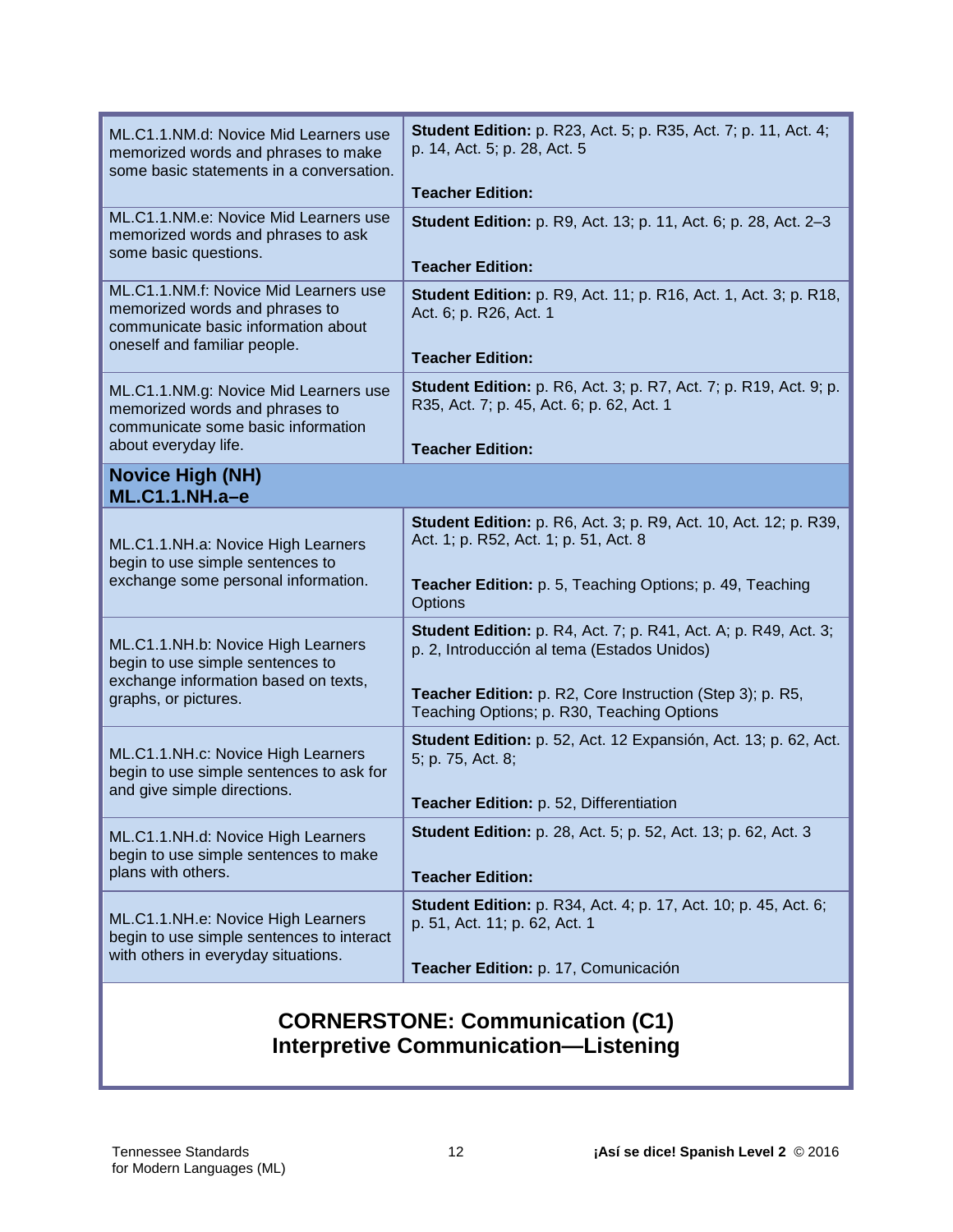| <b>STANDARDS</b>                                                                                                                                                                            | <b>PAGE REFERENCES</b>                                                                                                                                                                                                     |  |
|---------------------------------------------------------------------------------------------------------------------------------------------------------------------------------------------|----------------------------------------------------------------------------------------------------------------------------------------------------------------------------------------------------------------------------|--|
|                                                                                                                                                                                             | <b>Standard C1.2</b>                                                                                                                                                                                                       |  |
| <b>Performance Level</b>                                                                                                                                                                    | Demonstrate understanding, interpret, and analyze<br>what is heard on a variety of topics.                                                                                                                                 |  |
| <b>Novice Low (NL)</b><br><b>ML.C1.2.NL.a-b</b>                                                                                                                                             |                                                                                                                                                                                                                            |  |
| ML.C1.2.NL.a: Novice Low Learners<br>recognize memorized words and some<br>phrases to identify the sound of a letter<br>or character.                                                       | Student Edition: p. 19, Pronunciación; p. 53, Pronunciación<br>Teacher Edition: p. 19, Pronunciación; p. 53, Pronunciación                                                                                                 |  |
| ML.C1.2.NL.b: Novice Low Learners<br>recognize memorized words and some<br>phrases to determine isolated words,<br>particularly when accompanied by<br>gestures or pictures.                | <b>Student Edition: p. 6, Act. 1; p. 40, Act. 1</b><br><b>Teacher Edition:</b>                                                                                                                                             |  |
| <b>Novice Mid (NM)</b><br>$ML.C1.2.NM.a-b$                                                                                                                                                  |                                                                                                                                                                                                                            |  |
| ML.C1.2.NM.a: Novice Mid Learners<br>recognize memorized words and phrases<br>to identify simple greetings and a few<br>courtesy phrases (e.g. greetings and<br>basic commands/directions). | Student Edition: p. 52, Act. 12, Expansión; p. 52, Act. 13<br>Teacher Edition: p. 52, Differentiation                                                                                                                      |  |
| ML.C1.2.NM.b: Novice Mid Learners<br>recognize memorized words and phrases<br>to isolate words and phrases that they<br>have learned for specific purposes.                                 | <b>Student Edition: p. R13, Act. 1; p. R23, Act. 1</b><br>Teacher Edition: p. 4, Total Physical Response; p. 9, Total<br>Physical Response; pp. 38-39, Total Physical Response; p.<br>43, Total Physical Response          |  |
| <b>Novice High (NH)</b>                                                                                                                                                                     |                                                                                                                                                                                                                            |  |
| <b>ML.C1.2.NH.a-d</b>                                                                                                                                                                       |                                                                                                                                                                                                                            |  |
| ML.C1.2.NH.a: Novice High Learners<br>begin to recognize simple sentences to<br>comprehend basic questions or<br>statements on familiar topics.                                             | <b>Student Edition:</b> p. R13, Act. 1; p. R23, Act. 1; p. R41, Act. A;<br>p. 44, Act. 1; p. 51, Act. 8<br>Teacher Edition: p. 38, Core Instruction (Step 2); p. 42, Core                                                  |  |
|                                                                                                                                                                                             | Instruction (Step 2)                                                                                                                                                                                                       |  |
| ML.C1.2.NH.b: Novice High Learners<br>begin to recognize simple sentences to<br>understand simple information when<br>presented with pictures, graphs, and<br>other visual supports.        | <b>Student Edition:</b> p. R41, Act. A; p. 6, Act. 1; p. 40, Act. 1<br>Teacher Edition: p. R22, Core Instruction (Step 2); p. R41,<br>Teaching Options; pp. 2-3, Introducción al tema; p. 42, Core<br>Instruction (Step 2) |  |
| ML.C1.2.NH.c: Novice High Learners<br>begin to recognize simple sentences to<br>indicate the main idea of a simple<br>conversation on familiar topics.                                      | <b>Student Edition:</b><br><b>Teacher Edition:</b>                                                                                                                                                                         |  |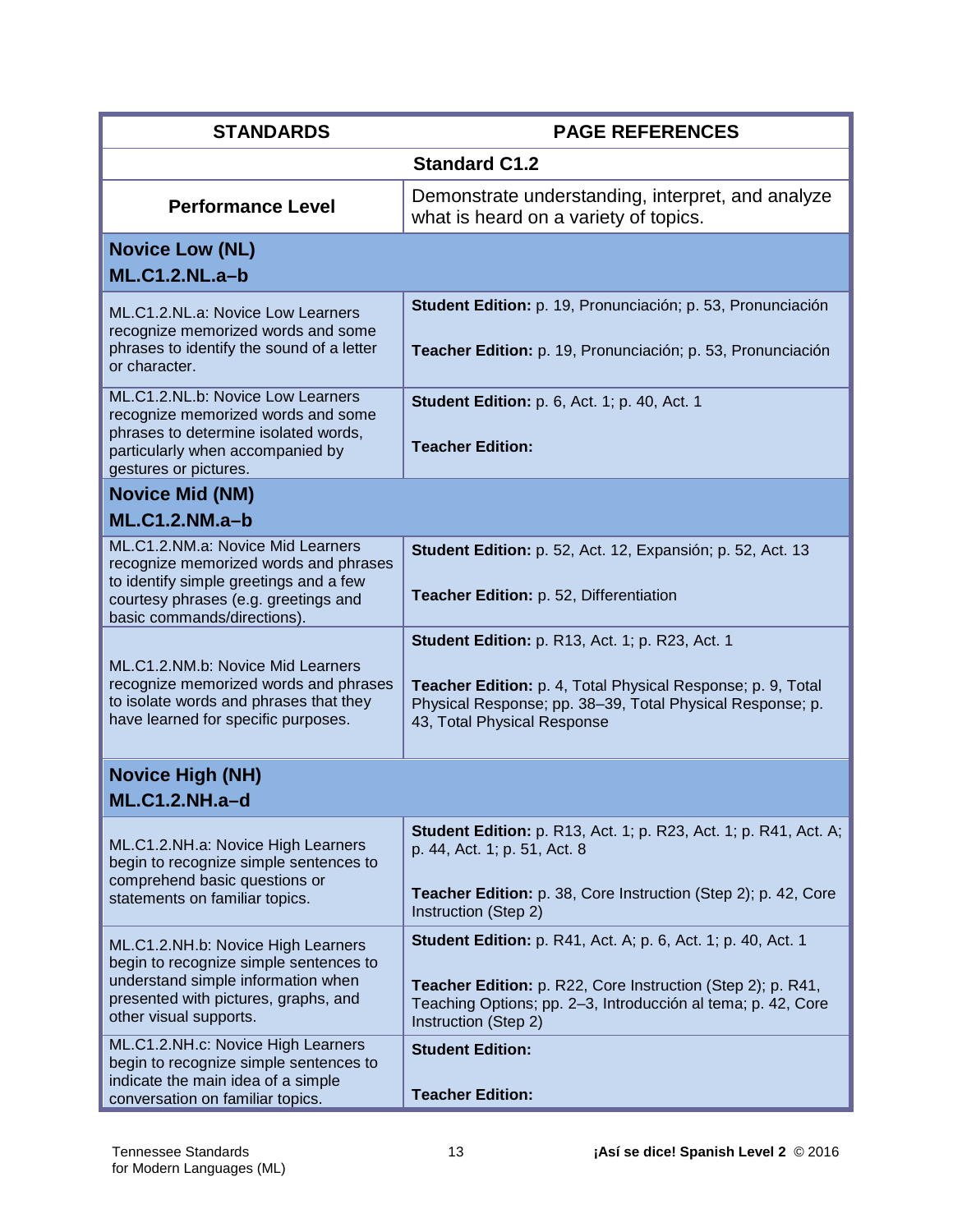ML.C1.2.NH.d: Novice High Learners begin to follow the narrative of a simple story being read aloud.

**Student Edition:** p. 57, Act. A, C, D; p. 59, ¿Comprendes?

**Teacher Edition:**

# **CORNERSTONE: Communication (C1) Interpretive Communication—Reading**

| <b>STANDARDS</b>                                                                                                                                                                                                   | <b>PAGE REFERENCES</b>                                                                                                        |  |
|--------------------------------------------------------------------------------------------------------------------------------------------------------------------------------------------------------------------|-------------------------------------------------------------------------------------------------------------------------------|--|
|                                                                                                                                                                                                                    |                                                                                                                               |  |
|                                                                                                                                                                                                                    | <b>Standard C1.3</b>                                                                                                          |  |
| <b>Performance Level</b>                                                                                                                                                                                           | Interpret, analyze, and demonstrate understanding<br>of written materials on a variety of topics.                             |  |
| <b>Novice Low (NL)</b>                                                                                                                                                                                             |                                                                                                                               |  |
| $ML.C1.3.NL.a-b$                                                                                                                                                                                                   |                                                                                                                               |  |
| ML.C1.3.NL.a: Novice Low Learners<br>recognize memorized words and some<br>phrases to identify a few letters or<br>characters.                                                                                     | Student Edition: p. 19, Pronunciación; p. 53, Pronunciación<br>Teacher Edition: p. 19, Pronunciación                          |  |
| ML.C1.3.NL.b: Novice Low Learners<br>recognize memorized words and some<br>phrases to connect some words,<br>phrases, or characters to their meaning.                                                              | Student Edition: p. R13, Act. 3; p. R23, Act. 3; p. 44, Act. 4<br><b>Teacher Edition:</b>                                     |  |
| <b>Novice Mid (NM)</b>                                                                                                                                                                                             |                                                                                                                               |  |
| $ML.C1.3.NM.a-b$                                                                                                                                                                                                   |                                                                                                                               |  |
| ML.C1.3.NM.a: Novice Mid Learners<br>recognize memorized words and phrases<br>to identify words, phrases, and<br>characters with support of visuals.                                                               | <b>Student Edition:</b><br><b>Teacher Edition:</b>                                                                            |  |
| ML.C1.3.NM.b: Novice Mid Learners<br>recognize memorized words and phrases<br>to distinguish words, phrases, and<br>characters associated with familiar                                                            | Student Edition: p. R31, Act. 2<br>Teacher Edition: p. R9, Quick Start                                                        |  |
| topics.                                                                                                                                                                                                            |                                                                                                                               |  |
| <b>Novice High (NH)</b>                                                                                                                                                                                            |                                                                                                                               |  |
| <b>ML.C1.3.NH.a-c</b>                                                                                                                                                                                              |                                                                                                                               |  |
| ML.C1.3.NH.a: Novice High Learners<br>begin to recognize simple sentences to<br>understand short, simple texts on familiar<br>topics.                                                                              | <b>Student Edition:</b> p. 23, A-D; p. 41, Act. 4, Act. 7; p. 57, Act.<br>A-D; p. 59, ¿Comprendes?<br><b>Teacher Edition:</b> |  |
| ML.C1.3.NH.b: Novice High Learners<br>begin to recognize simple sentences to<br>understand the main idea of short<br>published material (e.g., schedules,<br>brochures, birthday cards, public notices,<br>signs). | <b>Student Edition:</b><br>Teacher Edition: p. 37, Introducción al tema (Argentina,<br>Chile)                                 |  |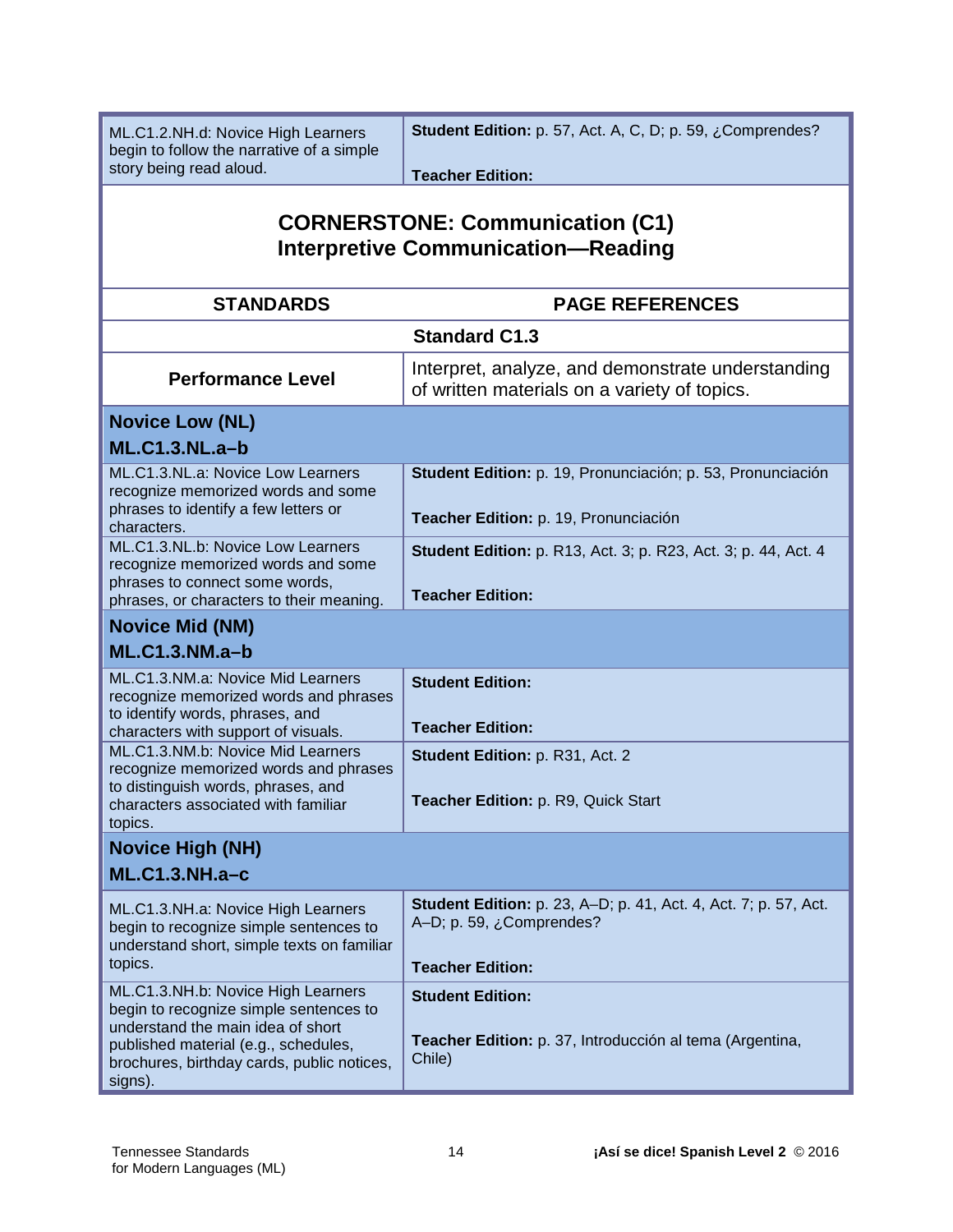ML.C1.3.NH.c: Novice High Learners begin to recognize simple sentences to comprehend simple descriptions with visual support.

**Student Edition:** p. 25, ¿Comprendes?

**Teacher Edition:** 

#### **CORNERSTONE: Communication (C1) Presentational—Speaking**

| <b>STANDARDS</b>                                                                                                                                                | <b>PAGE REFERENCES</b>                                                                                                                                                |
|-----------------------------------------------------------------------------------------------------------------------------------------------------------------|-----------------------------------------------------------------------------------------------------------------------------------------------------------------------|
|                                                                                                                                                                 | <b>Standard C1.4</b>                                                                                                                                                  |
| <b>Performance Level</b>                                                                                                                                        | Present information on multiple topics for a variety<br>of purposes using appropriate formats, considering<br>the intended audience.                                  |
| <b>Novice Low (NL)</b>                                                                                                                                          |                                                                                                                                                                       |
| <b>ML.C1.4.NL.a-c</b>                                                                                                                                           |                                                                                                                                                                       |
| ML.C1.4.NL.a: Novice Low Learners use<br>memorized words and some phrases to<br>present limited personal information.                                           | <b>Student Edition:</b> p. R17, Act. 5; p. R26, Act. 4; p. R34, Act. 3;<br>p. 28, Act. 1; p. 62<br>Teacher Edition: p. R3, Activity 2; p. 174, Comunicación           |
| ML.C1.4.NL.b: Novice Low Learners use<br>memorized words and some phrases to<br>state the names of familiar people,<br>places, and objects with visual support. | <b>Student Edition:</b> p. R23, Act. 4; p. 13, Act. 13; p. 67, Act. 7<br>Teacher Edition: p. R4, Differentiation; p. R12, Teaching<br>Options; p. 42, Differentiation |
| ML.C1.4.NL.c: Novice Low Learners use<br>memorized words and some phrases to<br>recite short songs and simple rhymes or<br>chants.                              | <b>Student Edition:</b><br><b>Teacher Edition:</b>                                                                                                                    |
| <b>Novice Mid (NM)</b>                                                                                                                                          |                                                                                                                                                                       |
| $ML.C1.4.NM.a-e$                                                                                                                                                |                                                                                                                                                                       |
| ML.C1.4.NM.a: Novice Mid Learners use<br>memorized words and phrases to<br>describe familiar items in one's<br>immediate environment.                           | Student Edition: p. 28, Act. 4<br>Teacher Edition: p. R4, Act. 6                                                                                                      |
| ML.C1.4.NM.b: Novice Mid Learners use<br>memorized words and phrases to<br>describe oneself and others.                                                         | Student Edition: p. R16, Act. 1 Expansión; p. R26, Act. 1<br>Teacher Edition: p. R2, Differentiation                                                                  |
| ML.C1.4.NM.c: Novice Mid Learners use<br>memorized words and phrases to state<br>likes and dislikes.                                                            | <b>Student Edition:</b><br><b>Teacher Edition:</b>                                                                                                                    |
| ML.C1.4.NM.d: Novice Mid Learners use<br>memorized words and phrases to<br>describe daily activities.                                                           | Student Edition: p. R52, Act. 1; p. 41, Act. 6; p. 62, Act. 2<br>Teacher Edition: p. 39, Heritage Speakers                                                            |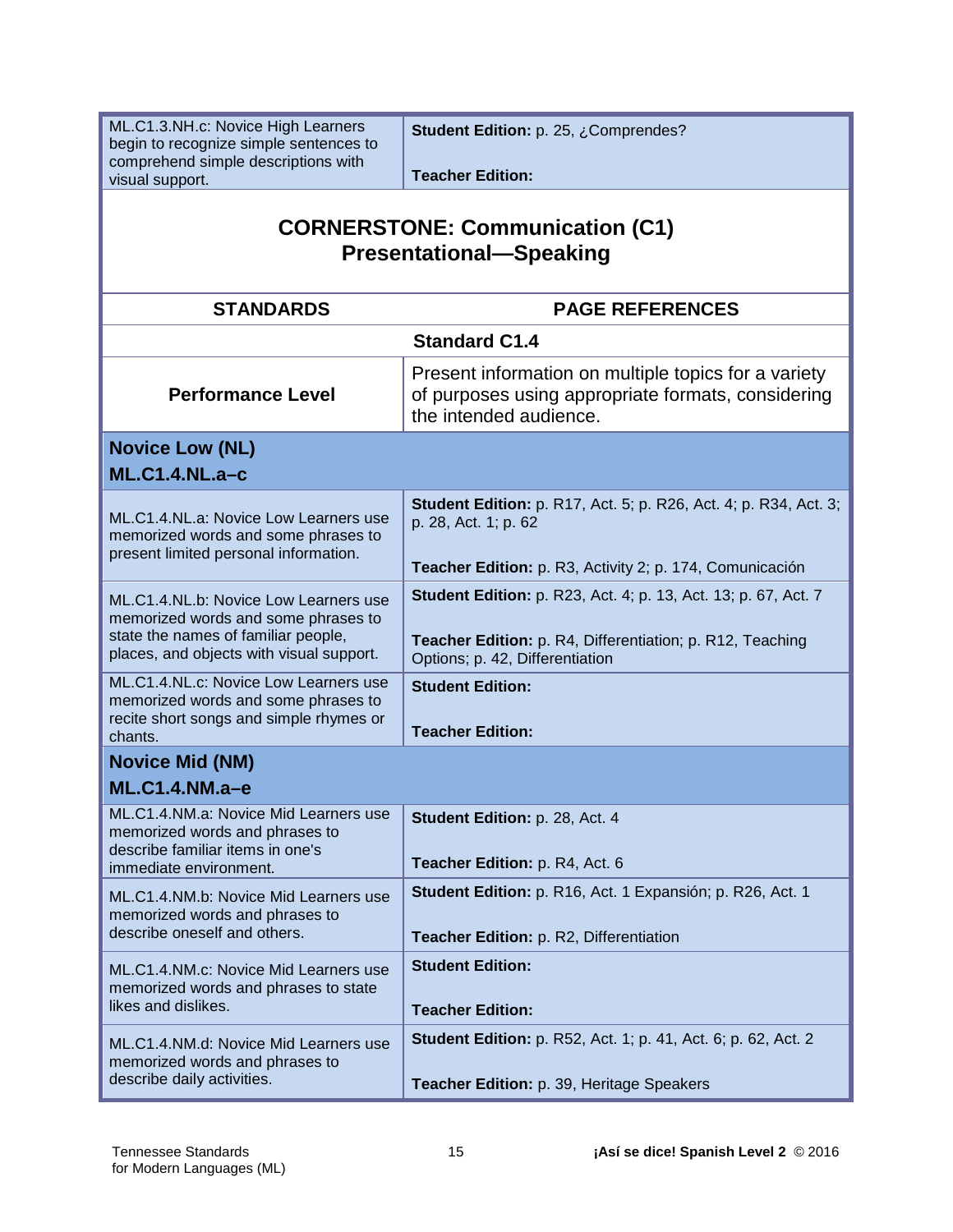| ML.C1.4.NM.e: Novice Mid Learners use<br>memorized words and phrases to<br>present simple information about familiar<br>topics.                             | <b>Student Edition:</b> p. R26, Act. 3; p. 18, Act. 13; p. 28, Act. 1;<br>p. 67, Act. 7<br>Teacher Edition: p. R22, Teaching Options; p. 8,<br><b>Differentiation</b>                           |  |
|-------------------------------------------------------------------------------------------------------------------------------------------------------------|-------------------------------------------------------------------------------------------------------------------------------------------------------------------------------------------------|--|
| <b>Novice High (NH)</b><br>$ML.C1.4.NH.a-c$                                                                                                                 |                                                                                                                                                                                                 |  |
| ML.C1.4.NH.a: Novice High Learners<br>begin to use simple sentences to<br>describe a familiar event, experience, or<br>topic.                               | <b>Student Edition:</b> p. 67, Act. 7; p. R4, Act. 6; p. R7, Act. 6; p.<br>R52, Act. 3-5; p. 13, Act. 2; p. 62, Act. 2<br><b>Teacher Edition:</b> p. R4, Differentiation; p. 9, Differentiation |  |
| ML.C1.4.NH.b: Novice High Learners<br>begin to use simple sentences to present<br>basic information about a familiar person,<br>place, or thing.            | <b>Student Edition:</b> p. R17, Act. 5; p. R52, Act. 3–5; p. 41, Act. 6<br>Teacher Edition: p. R2, Differentiation                                                                              |  |
| ML.C1.4.NH.c: Novice High Learners<br>begin to use simple sentences to give<br>basic instructions.                                                          | <b>Student Edition:</b> eScape, "El mate" [http://mhed.us/ASD1],<br>Explore more #1                                                                                                             |  |
|                                                                                                                                                             | Teacher Edition: p. R23, Tips for Success                                                                                                                                                       |  |
| <b>CORNERSTONE: Communication (C1)</b><br><b>Presentational-Writing</b>                                                                                     |                                                                                                                                                                                                 |  |
|                                                                                                                                                             |                                                                                                                                                                                                 |  |
| <b>STANDARDS</b>                                                                                                                                            | <b>PAGE REFERENCES</b>                                                                                                                                                                          |  |
| <b>Performance Level</b>                                                                                                                                    | <b>Standard C1.5</b><br>Present information on multiple topics for a variety<br>of purposes using appropriate formats, considering<br>the intended audience.                                    |  |
| <b>Novice Low (NL)</b><br><b>ML.C1.5.NL.a-b</b>                                                                                                             |                                                                                                                                                                                                 |  |
| ML.C1.5.NL.a: Novice Low Learners use<br>memorized words and some phrases to<br>copy some letters, words, and phrases<br>presented from a variety of texts. | Student Edition: p. 19, Pronunciación (Dictado); p. 53,<br>Pronunciación (Dictado)                                                                                                              |  |
| ML.C1.5.NL.b: Novice Low Learners use<br>memorized words and some phrases to<br>label familiar people, places, and objects<br>in pictures and posters.      | Teacher Edition: p. R48, Quick Start<br><b>Student Edition: p. 11, Act. 7, p. 67, Act. 7</b><br><b>Teacher Edition:</b>                                                                         |  |
| <b>Novice Mid (NM)</b><br>$ML.C1.5.NM.a-c$                                                                                                                  |                                                                                                                                                                                                 |  |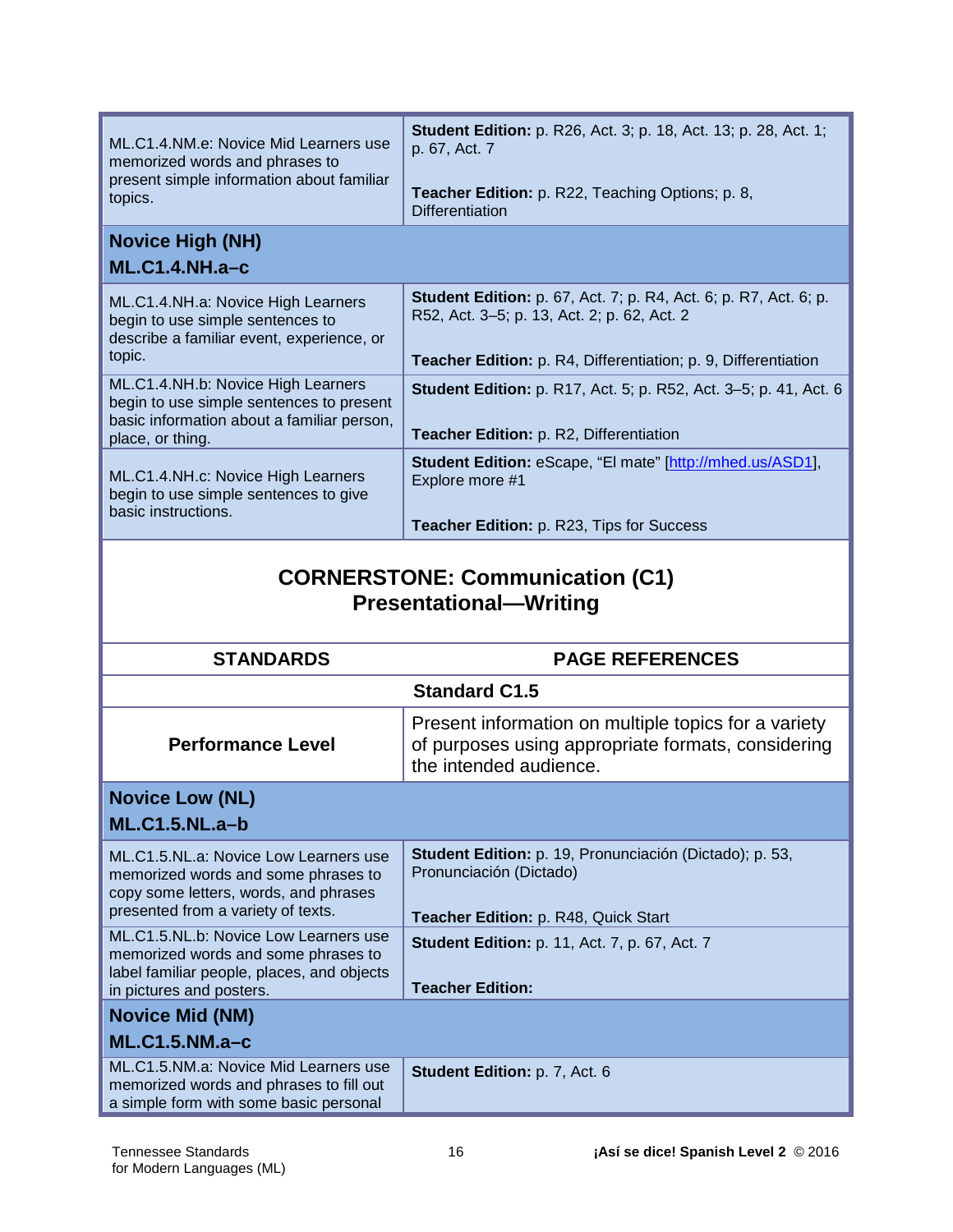| information.                                                                                                                                    | <b>Teacher Edition:</b>                                                                                                                                                                                                         |
|-------------------------------------------------------------------------------------------------------------------------------------------------|---------------------------------------------------------------------------------------------------------------------------------------------------------------------------------------------------------------------------------|
| ML.C1.5.NM.b: Novice Mid Learners use<br>memorized words and phrases to write<br>about oneself.                                                 | <b>Student Edition:</b> p. R26, Act. 4; p. 29, Tarea; p. 63, Tarea<br><b>Teacher Edition:</b> p. R6, Quick Start; p. R9, Quick Start; p.<br>R33, Quick Start                                                                    |
| ML.C1.5.NM.c: Novice Mid Learners use<br>memorized words and phrases to make<br>lists that aid in day-to-day life.                              | <b>Student Edition: p. R13, Act. 4; p. 45, Act. 5</b><br>Teacher Edition: p. R19, Act. 9; p. 34C, Chapter Project                                                                                                               |
| <b>Novice High (NH)</b><br><b>ML.C1.5.NH.a-c</b>                                                                                                |                                                                                                                                                                                                                                 |
| ML.C1.5.NH.a: Novice High Learners<br>begin to use simple sentences to<br>describe daily life in a letter, email, blog,<br>or discussion board. | Student Edition: p. 63, Tarea<br><b>Teacher Edition:</b>                                                                                                                                                                        |
| ML.C1.5.NH.b: Novice High Learners<br>begin to use simple sentences to<br>describe a familiar experience or event<br>using practiced material.  | <b>Student Edition:</b> p. R45, Act. 6; p. 18, Act. 13; p. 55, Act. B;<br>p. 67, Act. 7<br>Teacher Edition: p. R12, Quick Start; p. 18, Differentiation<br>(Advanced/Verbal linguistic learners); p. 55, Writing<br>Development |
| ML.C1.5.NH.c: Novice High Learners<br>begin to use simple sentences to ask for<br>basic information.                                            | <b>Student Edition:</b><br><b>Teacher Edition:</b>                                                                                                                                                                              |
| <b>CORNERSTONE: Culture (C2)</b>                                                                                                                |                                                                                                                                                                                                                                 |

#### **CORNERSTONE: Culture (C2) Relating Cultural Practices to Perspectives**

| <b>STANDARDS</b>                                                                                                                                                                            | <b>PAGE REFERENCES</b>                                                                                                                        |
|---------------------------------------------------------------------------------------------------------------------------------------------------------------------------------------------|-----------------------------------------------------------------------------------------------------------------------------------------------|
|                                                                                                                                                                                             | <b>Standard C2.1</b>                                                                                                                          |
| <b>Performance Level</b>                                                                                                                                                                    | Investigate, draw comparisons between, and<br>explain the interaction of practices and perspectives<br>of the cultures studied.               |
| <b>Novice Range (NR)</b><br>$ML.C2.1.NR.a-q$                                                                                                                                                |                                                                                                                                               |
| ML.C2.1.NR.a: Novice Range Learners<br>in elementary and middle school use<br>appropriate gestures and oral<br>expressions in social interactions.                                          | <b>Student Edition:</b><br><b>Teacher Edition: p. R22, Cultura</b>                                                                            |
| ML.C2.1.NR.b: Novice Range Learners<br>in elementary and middle school identify<br>authentic or simulated age-appropriate<br>cultural activities (e.g., games or birthday<br>celebrations). | <b>Student Edition:</b> eScape, "¡Entra en el agua y pide un<br>deseo!" [http://mhed.us/ASD2], Share what you know<br><b>Teacher Edition:</b> |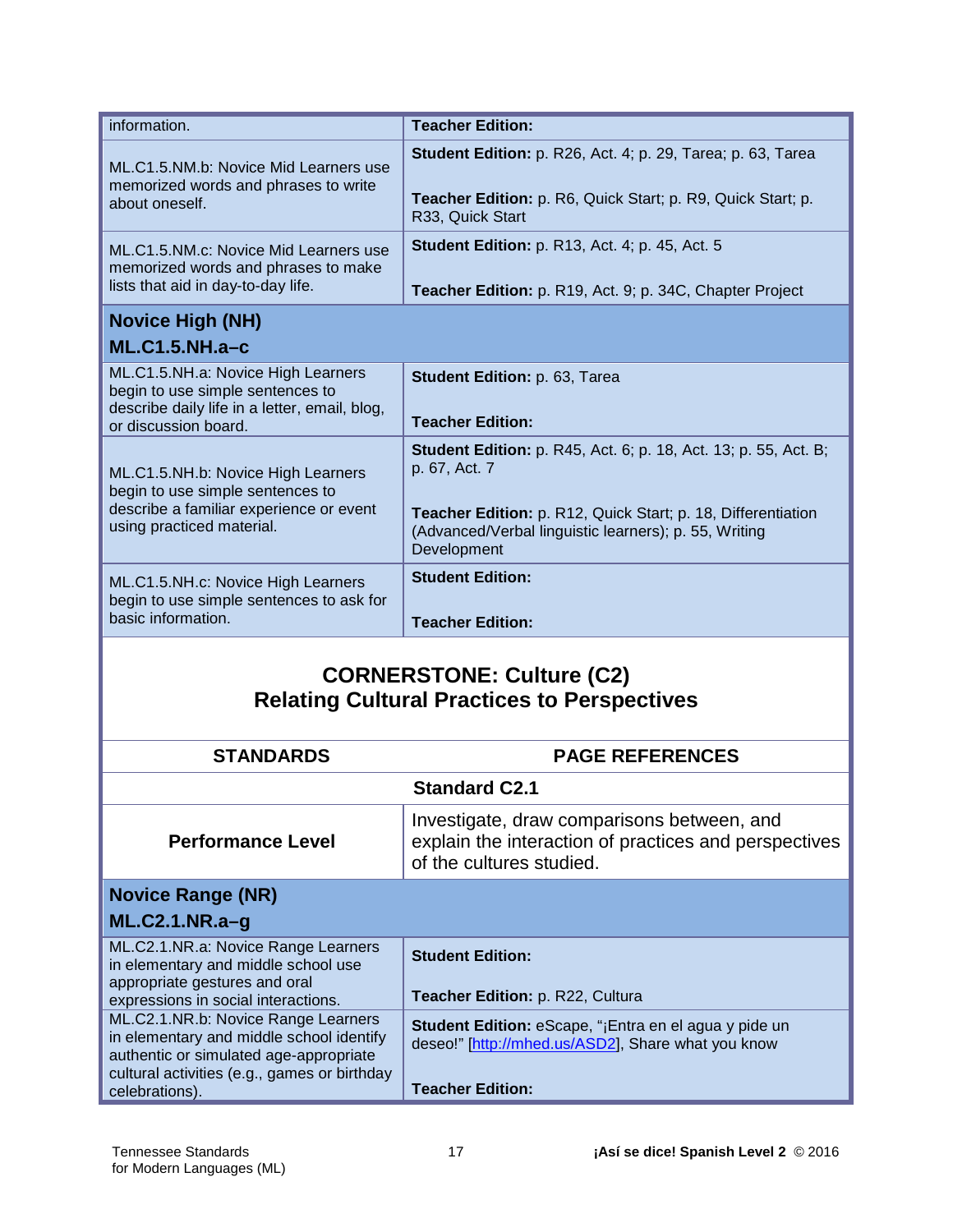| ML.C2.1.NR.c: Novice Range Learners<br>in elementary and middle school use<br>words and phrases to describe what                                                            | <b>Student Edition:</b>                                                                                                                                    |
|-----------------------------------------------------------------------------------------------------------------------------------------------------------------------------|------------------------------------------------------------------------------------------------------------------------------------------------------------|
| people from the target culture are doing<br>in texts or visual media (e.g., images,<br>film, vase paintings, statues).                                                      | Teacher Edition: p. 2, Introducción al tema (Perú); p. 324D,<br>Connection to Fine Art                                                                     |
| ML.C2.1.NR.d: Novice Range Learners<br>in elementary and middle school list<br>practices and ask simple questions after<br>viewing media about everyday life.               | <b>Student Edition:</b><br><b>Teacher Edition:</b>                                                                                                         |
| ML.C2.1.NR.e: Novice Range Learners<br>in elementary and middle school identify<br>characteristics of culturally specific<br>events.                                        | <b>Student Edition:</b> p. 128, Act. 5; p. 153, Act. C; p. 322, Act. 4<br><b>Teacher Edition:</b>                                                          |
| ML.C2.1.NR.f: In addition to the above,<br>Novice Range Learners in high school<br>simulate age-appropriate practices from<br>the target culture.                           | <b>Student Edition:</b> eScape, "¡Entra en el agua y pide un<br>deseo!" [http://mhed.us/ASD2], Share what you know<br>Teacher Edition: p. 228D, Cascarones |
| ML.C2.1.NR.g: In addition to the above,<br>Novice Range Learners in high school<br>identify cultural practices from authentic<br>materials (e.g., videos or news articles). | <b>Student Edition: eScape, "La Cabalgata de los Reyes Magos</b><br>[http://mhed.us/ASD3], Explore more #1<br><b>Teacher Edition:</b>                      |

# **CORNERSTONE: Culture (C2) Relating Cultural Products to Perspectives**

| <b>STANDARDS</b>                                                                                                                                                                                                           | <b>PAGE REFERENCES</b>                                                                                                                      |  |
|----------------------------------------------------------------------------------------------------------------------------------------------------------------------------------------------------------------------------|---------------------------------------------------------------------------------------------------------------------------------------------|--|
|                                                                                                                                                                                                                            | <b>Standard C2.2</b>                                                                                                                        |  |
| <b>Performance Level</b>                                                                                                                                                                                                   | Investigate, explain, and reflect on the relationship<br>between products and perspectives of the culture(s)<br>studied.                    |  |
| <b>Novice Range (NR)</b>                                                                                                                                                                                                   |                                                                                                                                             |  |
| $ML.C2.2.NR.a-d$                                                                                                                                                                                                           |                                                                                                                                             |  |
| ML.C2.2.NR.a: Novice Range Learners<br>in elementary and middle school identify<br>tangible and intangible products of the<br>target culture and their purpose.                                                            | <b>Student Edition:</b><br>Teacher Edition: p. 1D, Un lugar misterioso; p. 68D, Quipus,<br>Connection to Fine Art; p. 102C, Chapter Project |  |
| ML.C2.2.NR.b Novice Range Learners in<br>elementary and middle school determine<br>and discuss the perspective of artwork,<br>crafts, or graphic representations<br>common within the peer group of the<br>target culture. | <b>Student Edition:</b><br><b>Teacher Edition:</b> p. 24, Differentiation; p. 102D, Connection<br>to Fine Art                               |  |
| ML.C2.2.NR.c In addition to the above,<br>Novice Range Learners in high school<br>identify the author and country of origin<br>of short poems, stories, and plays from                                                     | Student Edition: eScape, "Julio Cortázar y la rayuela<br>literaria" [http://mhed.us/ASD4], Explore more #1                                  |  |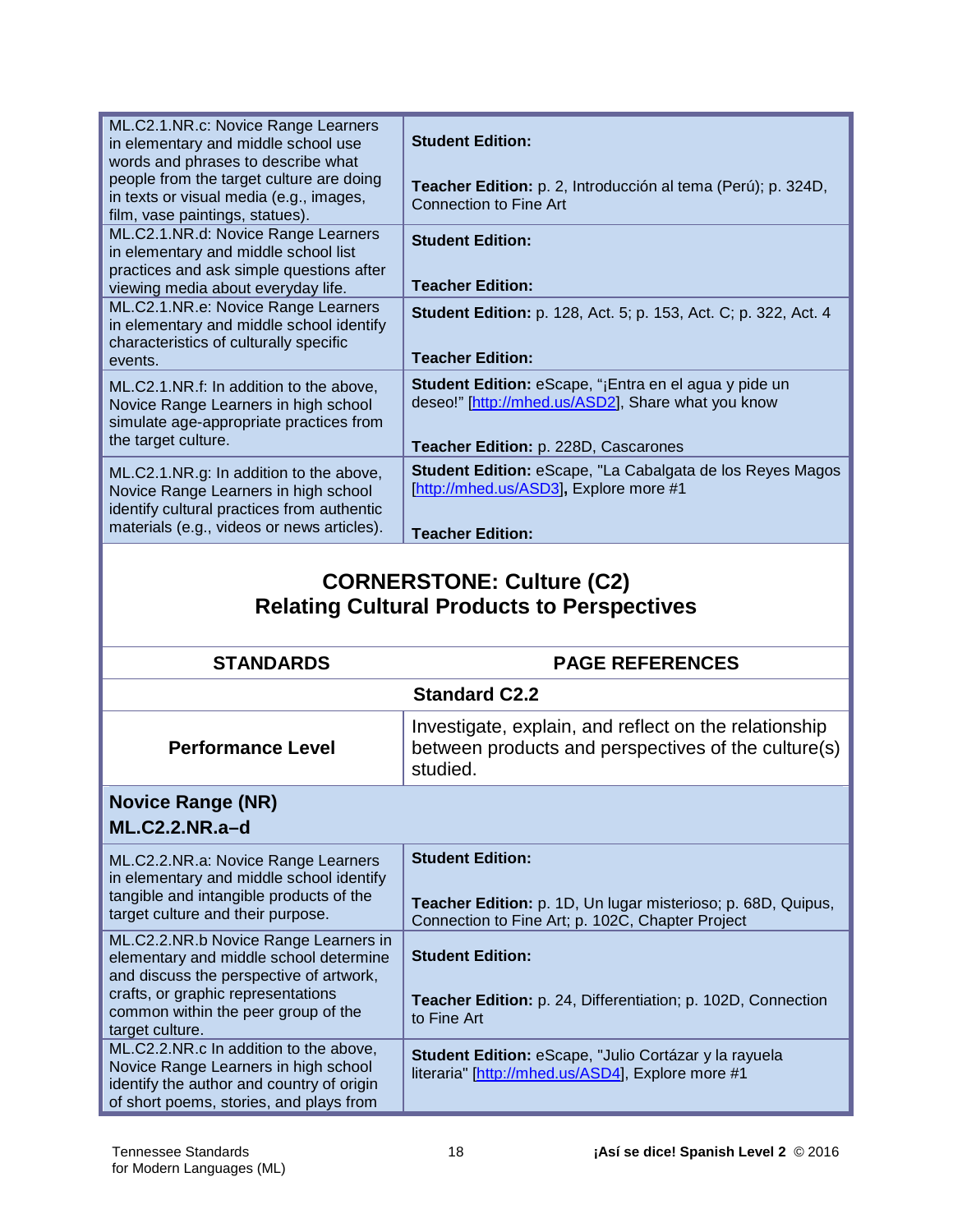| the target culture.<br>ML.C2.2.NR.d In addition to the above,              | Teacher Edition: p. 359, Cultura; p. 365, Differentiation                                                                                                             |
|----------------------------------------------------------------------------|-----------------------------------------------------------------------------------------------------------------------------------------------------------------------|
| Novice Range Learners in high school                                       | Student Edition: p. 93, Cultura                                                                                                                                       |
| provide simple reasons for the role and                                    |                                                                                                                                                                       |
| importance of products from the target                                     |                                                                                                                                                                       |
| culture.                                                                   | <b>Teacher Edition:</b>                                                                                                                                               |
|                                                                            |                                                                                                                                                                       |
| <b>CORNERSTONE: Connections (C3)</b><br><b>Making Connections</b>          |                                                                                                                                                                       |
| <b>STANDARDS</b>                                                           | <b>PAGE REFERENCES</b>                                                                                                                                                |
|                                                                            | <b>Standard C3.1</b>                                                                                                                                                  |
| <b>Performance Level</b>                                                   | Build, reinforce, and expand knowledge of other<br>content areas while using the target language to<br>develop critical thinking and to solve problems<br>creatively. |
| <b>Novice Range (NR)</b>                                                   |                                                                                                                                                                       |
| <b>ML.C3.1.NR.a-i</b>                                                      |                                                                                                                                                                       |
|                                                                            |                                                                                                                                                                       |
| ML.C3.1.NR.a: Novice Range Learners                                        | <b>Student Edition:</b>                                                                                                                                               |
| in elementary and middle school identify                                   |                                                                                                                                                                       |
| the target countries on a map.                                             | Teacher Edition: p. 1C, Chapter Project; p. 13, Cultural                                                                                                              |
|                                                                            | Snapshot; p. 16, Conexiones; p. 25, Conexiones                                                                                                                        |
| ML.C3.1.NR.b: Novice Range Learners                                        |                                                                                                                                                                       |
| in elementary and middle school identify                                   |                                                                                                                                                                       |
| items on charts or visuals used as                                         | Student Edition: p. 78, Conexiones;                                                                                                                                   |
| instructional materials in other content                                   |                                                                                                                                                                       |
| areas, such as math (e.g.<br>measurements), science (e.g. animals),        | Teacher Edition: p. 1C, Chapter Project; p. 1D, Un lugar                                                                                                              |
| the arts (e.g. musical instruments), and                                   | misterioso; p. 22, Differentiation; p. 25, Conexiones                                                                                                                 |
| social studies (e.g. geographical                                          |                                                                                                                                                                       |
| formations).                                                               |                                                                                                                                                                       |
| ML.C3.1.NR.c: Novice Range Learners                                        |                                                                                                                                                                       |
| in elementary and middle school read or                                    | <b>Student Edition:</b>                                                                                                                                               |
| listen to stories from the target culture                                  |                                                                                                                                                                       |
| and compare them to familiar stories                                       |                                                                                                                                                                       |
| from the same genre (e.g., folklore,                                       | Teacher Edition: p. 34D, Los gauchos                                                                                                                                  |
| fables, myths, legends).                                                   |                                                                                                                                                                       |
| ML.C3.1.NR.d: Novice Range Learners<br>in elementary and middle school use | <b>Student Edition:</b>                                                                                                                                               |
| technology and resources introduced in                                     |                                                                                                                                                                       |
| other content areas to explore authentic                                   | Teacher Edition: p. 1C, Chapter Project; p. 16, Conexiones;                                                                                                           |
| resources in the target language.                                          | p. 25, Conexiones; p. 34C, Chapter Project                                                                                                                            |
| ML.C3.1.NR.e: In addition to the above,                                    |                                                                                                                                                                       |
| Novice Range Learners in high school                                       | <b>Student Edition: p. 78, Conexiones</b>                                                                                                                             |
| identify the various systems (i.e.                                         |                                                                                                                                                                       |
| measurement and time) used throughout                                      |                                                                                                                                                                       |
| the target countries and in one's own in                                   | <b>Teacher Edition:</b>                                                                                                                                               |
| order to compare time, distance, and                                       |                                                                                                                                                                       |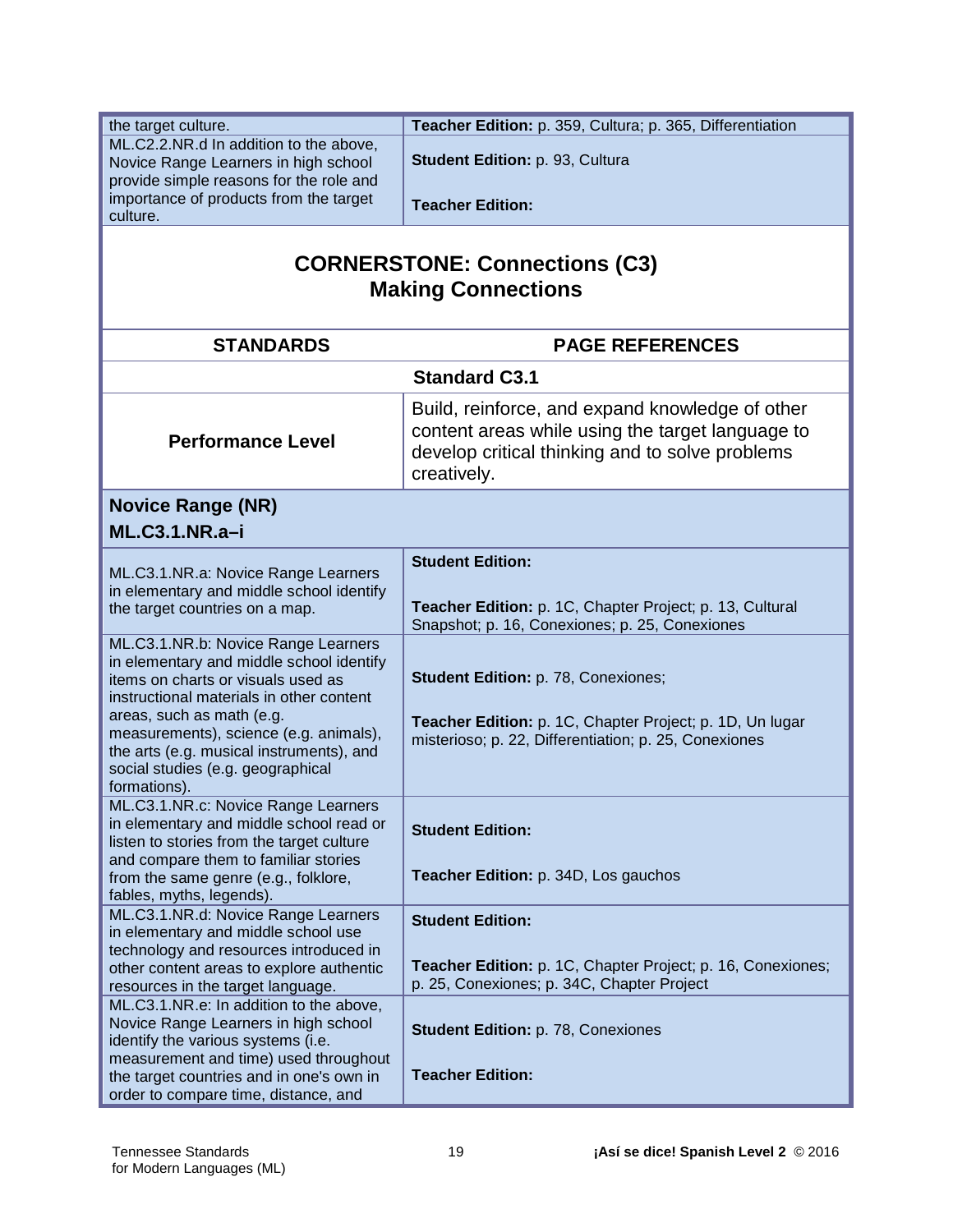| size.                                                                                                                                                                                                  |                                                                                                                                            |
|--------------------------------------------------------------------------------------------------------------------------------------------------------------------------------------------------------|--------------------------------------------------------------------------------------------------------------------------------------------|
| ML.C3.1.NR.f: In addition to the above,<br>Novice Range Learners in high school<br>discuss currency exchange rates<br>between the target countries and the<br>United States in order to understand the | <b>Student Edition: p. 215, Act. D.</b><br><b>Teacher Edition:</b> p. 68C, Chapter Project (#3)                                            |
| price of goods and services.                                                                                                                                                                           |                                                                                                                                            |
| ML.C3.1.NR.g: In addition to the above,<br>Novice Range Learners in high school<br>observe climate around the world, giving                                                                            | <b>Student Edition:</b>                                                                                                                    |
| reasons for weather patterns based on<br>location and time of year.                                                                                                                                    | <b>Teacher Edition:</b>                                                                                                                    |
| ML.C3.1.NR.h: In addition to the above,<br>Novice Range Learners in high school<br>compare typical food items from the<br>target countries and one's own.                                              | Student Edition: eScape, "El casado tico; una delicia<br>costarricense" [http://mhed.us/ASD10], Explore more #1<br><b>Teacher Edition:</b> |
| ML.C3.1.NR.i: In addition to the above,<br>Novice Range Learners in high school<br>explore people from the past and present<br>who have had an influence locally and/or                                | <b>Student Edition: eScape, "Los libertadores no tan conocidos"</b><br>[http://mhed.us/ASD11], Explore more #1, Share what you<br>know #1  |
| globally.                                                                                                                                                                                              | <b>Teacher Edition:</b>                                                                                                                    |
|                                                                                                                                                                                                        |                                                                                                                                            |

# **CORNERSTONE: Connections (C3) Acquiring Information and Diverse Perspectives**

| <b>STANDARDS</b>                                                                                                                           | <b>PAGE REFERENCES</b>                                                                                                                                                                                   |
|--------------------------------------------------------------------------------------------------------------------------------------------|----------------------------------------------------------------------------------------------------------------------------------------------------------------------------------------------------------|
| <b>Standard C3.2</b>                                                                                                                       |                                                                                                                                                                                                          |
| <b>Performance Level</b>                                                                                                                   | Access and evaluate information and diverse<br>perspectives that are available through the target<br>language and its cultures.                                                                          |
| <b>Novice Range (NR)</b>                                                                                                                   |                                                                                                                                                                                                          |
| $ML.C3.2.NR.a-d$                                                                                                                           |                                                                                                                                                                                                          |
| ML.C3.2.NR.a: Novice Range Learners<br>in elementary and middle school identify<br>the content areas and expand on<br>vocabulary for each. | Student Edition: p. 22-23, Lectura cultural, Act. A-D; p. 25,<br>¿Comprendes?; p. 48, Conexiones<br>Teacher Edition: p. 1C, Chapter Project; p. 25, Conexiones;<br>p. 48, Conexiones; p. 113, Conexiones |
| ML.C3.2.NR.b: In addition to the above,<br>Novice Range Learners in high school<br>interpret information from infographics.                | <b>Student Edition: eScape, "Hispanos en Estados Unidos:</b><br>¿Cuántos somos?" [http://mhed.us/ASD5], Explore more #2,<br>#4<br><b>Teacher Edition:</b>                                                |
| ML.C3.2.NR.c: In addition to the above,<br>Novice Range Learners in high school<br>use media from the target culture to                    | <b>Student Edition: eScape, "Maravillas audaces en lo alto de</b><br>Bolivia" [http://mhed.us/ASD7], Share what you know; eScape,<br>"Fernando Botero y su visión artística del mundo"                   |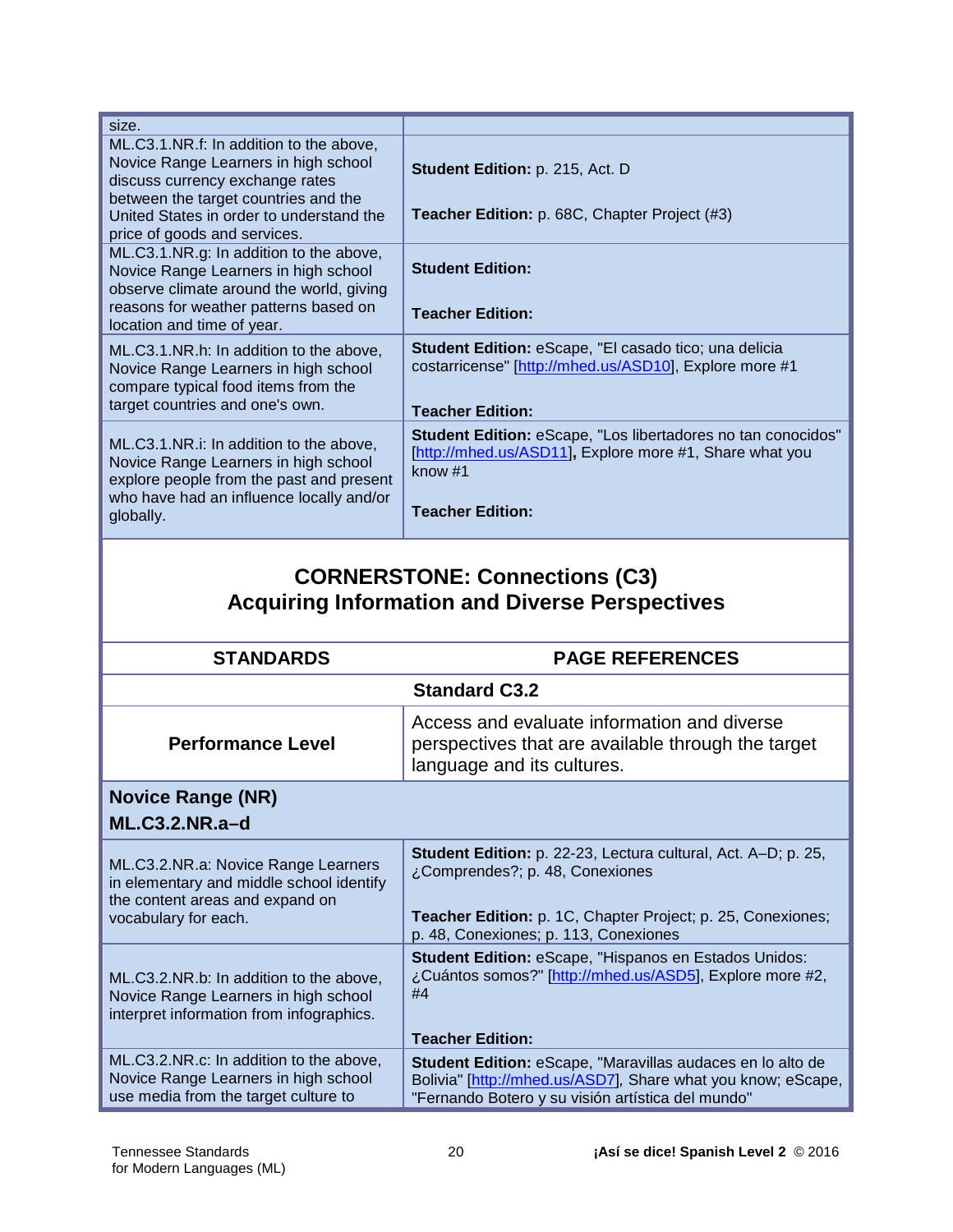| increase knowledge of topics from other<br>content areas.                                                                                                                                                                          | [http://mhed.us/ASD6], Explore more #1, #2, Share what you<br>know #1                                                                                                                                                                            |
|------------------------------------------------------------------------------------------------------------------------------------------------------------------------------------------------------------------------------------|--------------------------------------------------------------------------------------------------------------------------------------------------------------------------------------------------------------------------------------------------|
|                                                                                                                                                                                                                                    | Teacher Edition: p. 1C, Chapter Project; p. 1D, Un lugar<br>misterioso; p. 1D, Connection to Fine Art                                                                                                                                            |
| ML.C3.2.NR.d: In addition to the above,<br>Novice Range Learners in high school<br>identify the main idea of current events                                                                                                        | Student Edition: p. 389, Act. C                                                                                                                                                                                                                  |
| reported in news from the target culture.                                                                                                                                                                                          | <b>Teacher Edition:</b>                                                                                                                                                                                                                          |
| <b>CORNERSTONE: Comparisons (C4)</b><br><b>Language Comparisons</b>                                                                                                                                                                |                                                                                                                                                                                                                                                  |
| <b>STANDARDS</b>                                                                                                                                                                                                                   | <b>PAGE REFERENCES</b>                                                                                                                                                                                                                           |
|                                                                                                                                                                                                                                    | <b>Standard C4.1</b>                                                                                                                                                                                                                             |
| <b>Performance Level</b>                                                                                                                                                                                                           | Investigate, explain, and reflect on the nature of<br>language through comparisons of the classical<br>language and one's own.                                                                                                                   |
| <b>Novice Range (NR)</b>                                                                                                                                                                                                           |                                                                                                                                                                                                                                                  |
| <b>ML.C4.1.NR.a-f</b>                                                                                                                                                                                                              |                                                                                                                                                                                                                                                  |
| ML.C4.1.NR.a: Novice Range Learners<br>in elementary and middle school<br>recognize and use words that are similar<br>in the target language and their one's<br>own language, and predict the reasons<br>for borrowing such words. | Student Edition: p. 31, Juego; p. 65, Juego<br><b>Teacher Edition:</b>                                                                                                                                                                           |
| ML.C4.1.NR.b: Novice Range Learners<br>in elementary and middle school identify<br>idioms and their functions in one's own<br>language and target language.                                                                        | <b>Student Edition:</b> p. R8, El verbo tener (#2 and #3); p. R19,<br>Act. 8<br>Teacher Edition: p. 8, Core Instruction (Step 4),<br><b>Differentiation</b>                                                                                      |
| ML.C4.1.NR.c: Novice Range Learners<br>in elementary and middle school<br>compare formal and informal speech in<br>one's own and target language.                                                                                  | Student Edition: p. R15, Presente de los verbos regulares<br>(#4), Photo and caption<br>Teacher Edition: p. R15, Core Instruction (Step 4); p. R15,<br>Differentiation                                                                           |
| ML.C4.1.NR.d: Novice Range Learners<br>in elementary and middle school<br>compare and contrast the sounds and<br>writing systems of one's own language<br>with the target language.                                                | Student Edition: p. R44, Comparativo y superlativo,<br>Comparaciones; p. 19, Pronunciación; p. 46, Conexiones; p.<br>47, Verbos reflexivos (#4); p. 53, Pronunciación<br>Teacher Edition: p. 19, Pronunciación (Step 1); p. 53,<br>Pronunciación |
| ML.C4.1.NR.e: In addition to the above,<br>Novice Range Learners in high school<br>identify features of language specific to<br>the target language that may not exist in                                                          | <b>Student Edition: p. R7, Sustantivos, artículos y adjetivos</b><br>Teacher Edition: p. R7, Teaching Options                                                                                                                                    |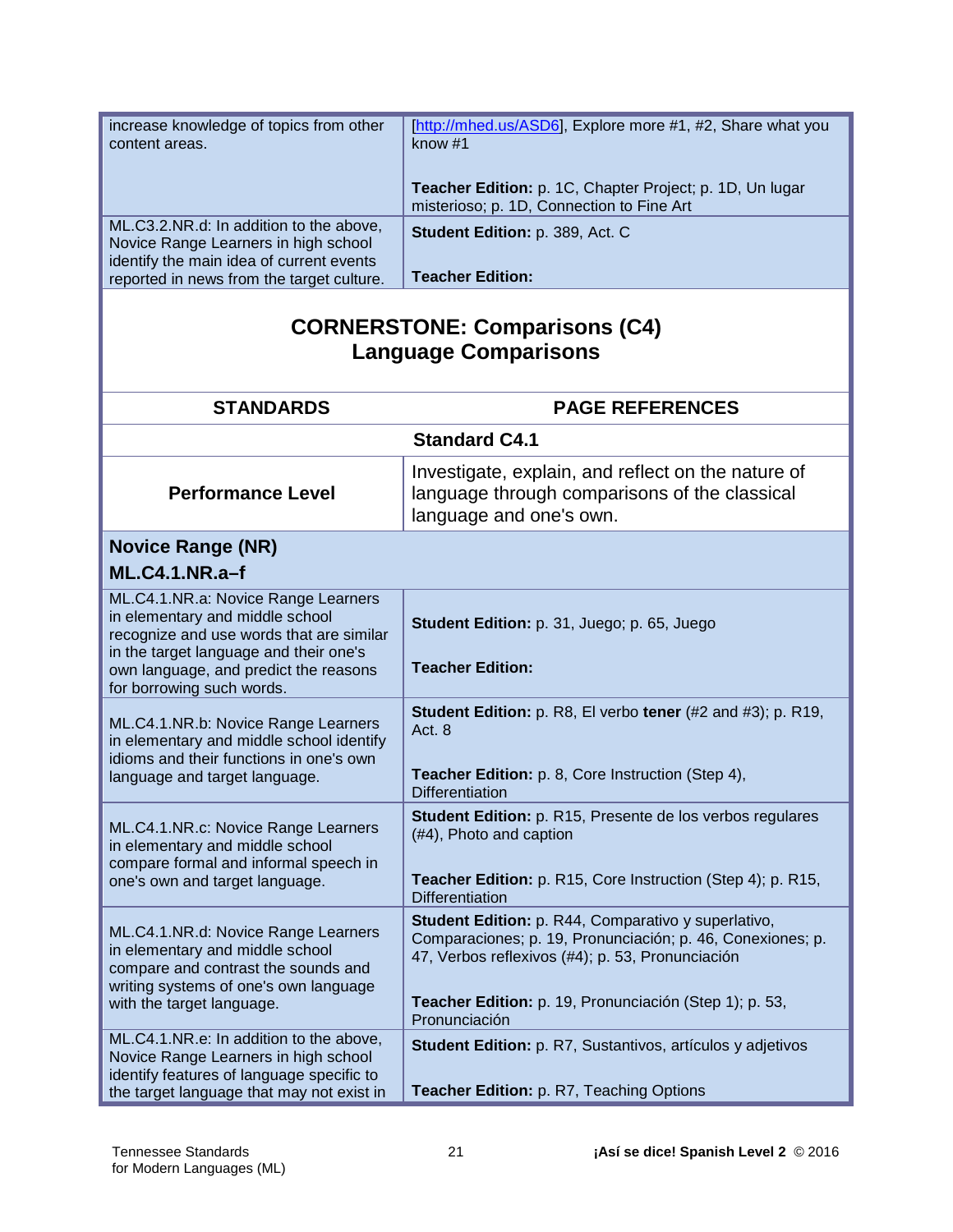| one's own language (e.g., gender, tense,<br>character components).                                                                                                                                                  |                                                                                                                                                                                                                                                                              |
|---------------------------------------------------------------------------------------------------------------------------------------------------------------------------------------------------------------------|------------------------------------------------------------------------------------------------------------------------------------------------------------------------------------------------------------------------------------------------------------------------------|
| ML.C4.1.NR.f: In addition to the above,<br>Novice Range Learners in high school<br>compare word order between one's own<br>and the target language.                                                                 | Student Edition: p. R35, Verbos como aburrir, interesar y<br>gustar                                                                                                                                                                                                          |
|                                                                                                                                                                                                                     | <b>Teacher Edition:</b>                                                                                                                                                                                                                                                      |
| <b>CORNERSTONE: Comparisons (C4)</b><br><b>Cultural Comparisons</b>                                                                                                                                                 |                                                                                                                                                                                                                                                                              |
| <b>STANDARDS</b>                                                                                                                                                                                                    | <b>PAGE REFERENCES</b>                                                                                                                                                                                                                                                       |
|                                                                                                                                                                                                                     | <b>Standard C4.2</b>                                                                                                                                                                                                                                                         |
| <b>Performance Level</b>                                                                                                                                                                                            | Investigate, explain, and reflect on the concept of<br>culture through comparisons of the target culture<br>and one's own.                                                                                                                                                   |
| <b>Novice Range (NR)</b>                                                                                                                                                                                            |                                                                                                                                                                                                                                                                              |
| $ML.C4.2.NR.a-e$                                                                                                                                                                                                    |                                                                                                                                                                                                                                                                              |
| ML.C4.2.NR.a: Novice Range Learners<br>in elementary and middle school contrast<br>tangible and intangible products of the<br>target culture to one's own.                                                          | Student Edition: eScape, "El mate" [http://mhed.us/ASD1],<br>Share what you know #2<br><b>Teacher Edition:</b>                                                                                                                                                               |
| ML.C4.2.NR.b: Novice Range Learners<br>in elementary and middle school<br>compare simple patterns of behavior or<br>interaction in various cultural settings<br>(e.g., transportation to school, eating<br>habits). | Student Edition: p. 120, Durante la lectura; p. 122, Después<br>de leer; p. 123, Act. D; eScape, "Las cebras urbanas de<br>Bolivia" [http://mhed.us/ASD12], Explore more #1<br>Teacher Edition: p. R19, Comunidades; p. 102D, La<br>sobremesa y la siesta; p. 296D, La dieta |
| ML.C4.2.NR.c: Novice Range Learners<br>in elementary and middle school<br>compare appropriate gestures to greet<br>friends, family, or new acquaintances in                                                         | <b>Student Edition:</b><br><b>Teacher Edition:</b>                                                                                                                                                                                                                           |
| one's own and the target culture.<br>ML.C4.2.NR.d: In addition to the above,<br>Novice Range Learners in high school<br>compare games, stories, songs, and                                                          | <b>Student Edition:</b>                                                                                                                                                                                                                                                      |
| rhymes from the target culture and one's<br>own.                                                                                                                                                                    | <b>Teacher Edition:</b>                                                                                                                                                                                                                                                      |
| ML.C4.2.NR.e: In addition to the above,<br>Novice Range Learners in high school<br>contrast daily life, celebrations, and<br>communities from the target culture and<br>one's own.                                  | <b>Student Edition:</b> p. 175, Act. 9; eScape, "La tomatina"<br>[http://mhed.us/ASD13], Share what you know #1<br><b>Teacher Edition:</b>                                                                                                                                   |
| CODNEDCTONE . Communition (CE)                                                                                                                                                                                      |                                                                                                                                                                                                                                                                              |

#### **CORNERSTONE: Communities (C5) School and Global Communities**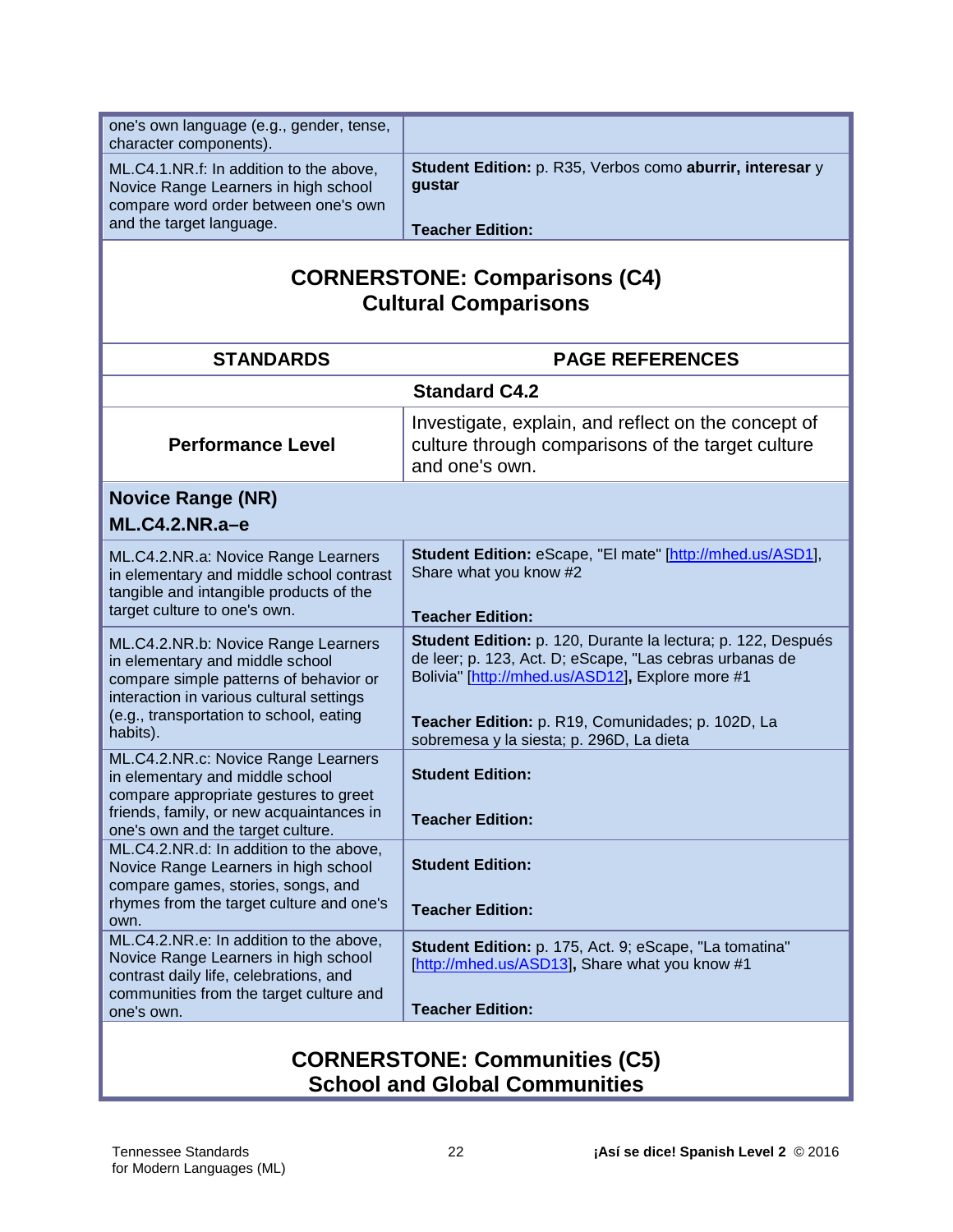| <b>STANDARDS</b>                                                                                                                                          | <b>PAGE REFERENCES</b>                                                                                                                                                                     |  |
|-----------------------------------------------------------------------------------------------------------------------------------------------------------|--------------------------------------------------------------------------------------------------------------------------------------------------------------------------------------------|--|
|                                                                                                                                                           | <b>Standard C5.1</b>                                                                                                                                                                       |  |
| <b>Performance Level</b>                                                                                                                                  | Use language to interact both within and beyond the<br>classroom.                                                                                                                          |  |
| <b>Novice Range (NR)</b>                                                                                                                                  |                                                                                                                                                                                            |  |
| <b>ML.C5.1.NR.a-d</b>                                                                                                                                     |                                                                                                                                                                                            |  |
| ML.C5.1.NR.a: Novice Range Learners<br>in elementary school and middle school<br>identify places in the community where<br>the target language is spoken. | <b>Student Edition:</b><br>Teacher Edition: p. 253, Conexiones                                                                                                                             |  |
| ML.C5.1.NR.b: Novice Range Learners<br>in elementary school and middle school<br>research opportunities for participation in                              | Student Edition: p. 29, Tarea                                                                                                                                                              |  |
| school, community, or language<br>competitions.                                                                                                           | Teacher Edition: p. 102C, Chapter Project #4; p. 168C,<br><b>Chapter Project</b>                                                                                                           |  |
| ML.C5.1.NR.c Novice Range Learners in<br>elementary school and middle school<br>access speakers of the language either                                    | Student Edition: eScape, "Las cebras urbanas de Bolivia"<br>[http://mhed.us/ASD12], Explore more #1                                                                                        |  |
| in person or using technology.                                                                                                                            | Teacher Edition: p. 39, Heritage Speakers; p. 43, Heritage<br>Speakers; p. 139, Heritage Speakers                                                                                          |  |
| ML.C5.1.NR.d: In addition to the above,<br>Novice Range Learners in high school<br>explore professions that require                                       | Student Edition: p. 207, Carreras                                                                                                                                                          |  |
| proficiency in another language.                                                                                                                          | Teacher Edition: p. 200C, Chapter Project (Expansion)                                                                                                                                      |  |
| <b>CORNERSTONE: Communities (C5)</b><br><b>Lifelong Learning</b>                                                                                          |                                                                                                                                                                                            |  |
| <b>STANDARDS</b>                                                                                                                                          | <b>PAGE REFERENCES</b>                                                                                                                                                                     |  |
|                                                                                                                                                           | <b>Standard C5.2</b>                                                                                                                                                                       |  |
| <b>Performance Level</b>                                                                                                                                  | Use the target language for enrichment and<br>advancement.                                                                                                                                 |  |
| <b>Novice Range (NR)</b><br><b>ML.C5.2.NR.a-d</b>                                                                                                         |                                                                                                                                                                                            |  |
| ML.C5.2.NR.a: Novice Range Learners<br>in elementary and middle school interpret<br>materials and/or media from the target<br>language and culture.       | Student Edition: eScape, "Las cebras urbanas de Bolivia"<br>[http://mhed.us/ASD12], Explore more #1<br>Teacher Edition: p. 1C, Chapter Project; p. 34C, Chapter<br>Project; p. 68D, Quipus |  |
| ML.C5.2.NR.b: Novice Range Learners<br>in elementary and middle school<br>exchange information about topics of                                            | Student Edition: eScape, "Mariano Rivera"<br>[http://mhed.us/ASD8], Share what you know                                                                                                    |  |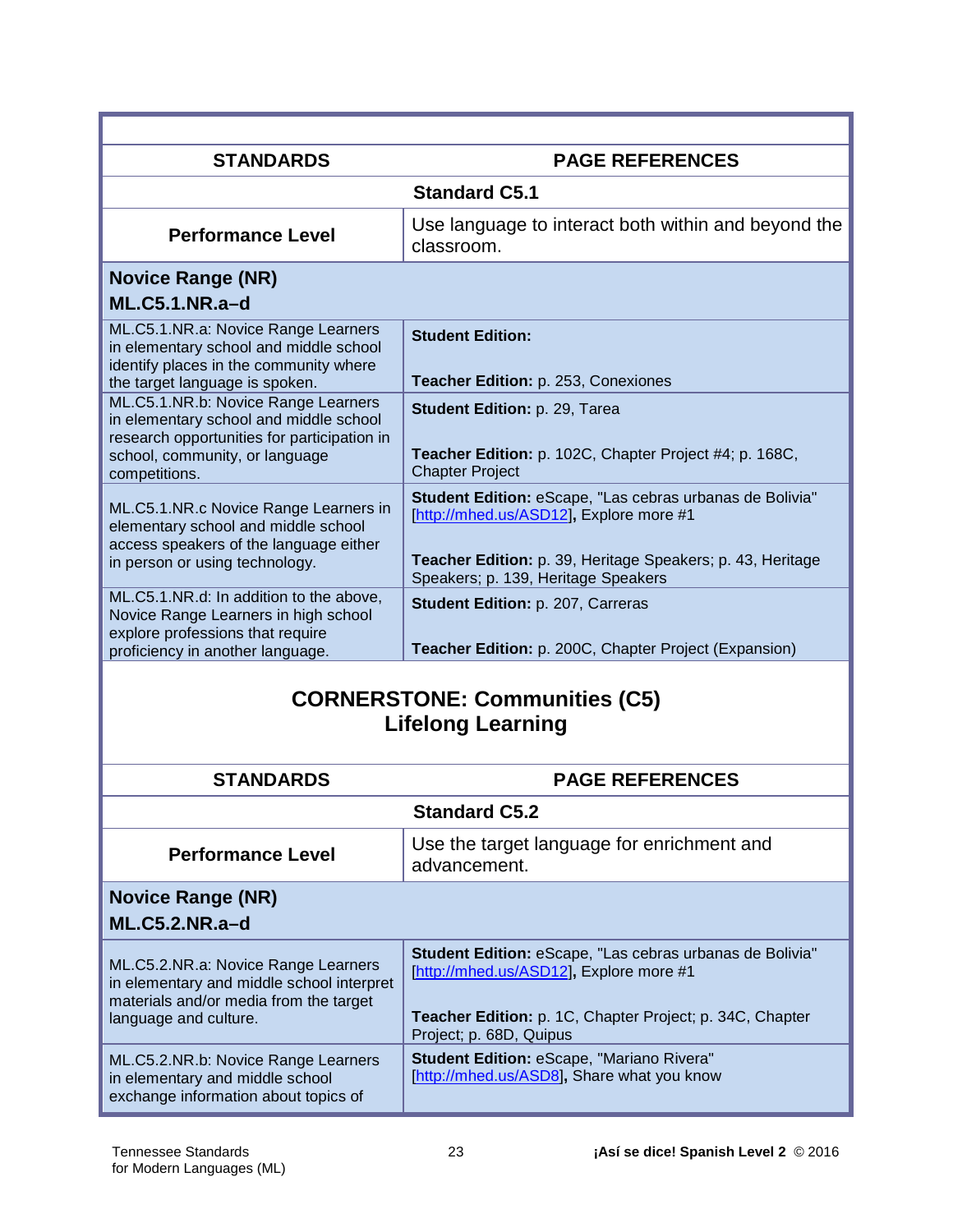| personal interest.                                                                                                                 | Teacher Edition: p. 1C, Chapter Project; p. 1D, Un lugar<br>misterioso; p. 68D, Connection to Fine Art; p. 200C, Chapter<br>Project                                                                                                                |
|------------------------------------------------------------------------------------------------------------------------------------|----------------------------------------------------------------------------------------------------------------------------------------------------------------------------------------------------------------------------------------------------|
| ML.C5.2.NR.c: Novice Range Learners<br>in elementary and middle school identify<br>music or songs in the target language.          | Student Edition: eScape, "Música y tradiciones en Guinea<br>Ecuatorial" [http://mhed.us/ASD9], Explore more #1; eScape,<br>"Toledo y la cultura sefardita" [http://mhed.us/ASD20], Explore<br>more $#3$<br>Teacher Edition: p. 168D, Música latina |
| ML.C5.2.NR.d: In addition to the above,<br>Novice Range Learners in high school<br>set learning goals for language<br>acquisition. | Student Edition: p. 29, Tarea<br><b>Teacher Edition:</b>                                                                                                                                                                                           |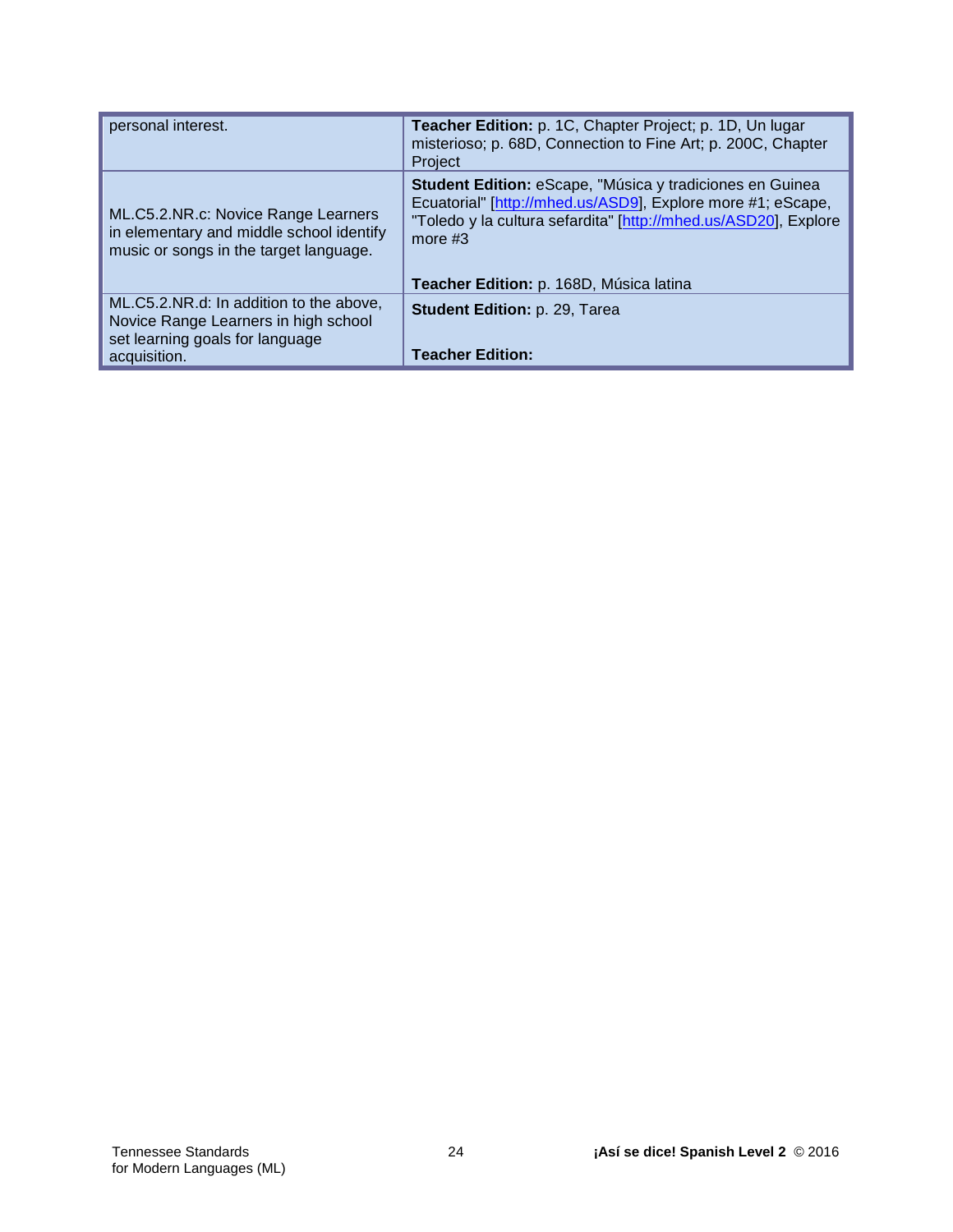*The following correlations represent material that meets benchmarks for the proficiency level above the targeted proficiency level.*

# **CORNERSTONE: Communication (C1) Interpersonal Communication**

| <b>STANDARDS</b>                                                                                                                                                   | <b>PAGE REFERENCES</b>                                                                                                                                                          |
|--------------------------------------------------------------------------------------------------------------------------------------------------------------------|---------------------------------------------------------------------------------------------------------------------------------------------------------------------------------|
| <b>Standard C1.1</b>                                                                                                                                               |                                                                                                                                                                                 |
| <b>Performance Level</b>                                                                                                                                           | Interact and negotiate meaning in spoken or written<br>conversations to share information, reactions,<br>feelings, and opinions.                                                |
| <b>Intermediate Mid (IM)</b><br>ML.C1.1.IM.a-e                                                                                                                     |                                                                                                                                                                                 |
| ML.C1.1.IM.a: Intermediate Mid Learners<br>create and begin to connect sentences to<br>start, maintain, and end a conversation<br>on a variety of familiar topics. | <b>Student Edition:</b> p. 306, Act. 5; p. 318, Act. 3, Act. 5; p. 350,<br>Act. 1, Act. 5; p. 389, Act. F<br>Teacher Edition: p. 324C, Chapter Project; p. 335,<br>Comunicación |
| ML.C1.1.IM.b: Intermediate Mid Learners<br>create and begin to connect sentences to<br>discuss daily activities and personal<br>preferences.                       | <b>Student Edition:</b> p. 303, Act. 7; p. 318, Act. 2; p. 331, Act. 8;<br>p. 338, Act. 9; p. 350, Act. 1<br>Teacher Edition: p. 329, Comunicación (Interpersonal)              |
| ML.C1.1.IM.c: Intermediate Mid Learners<br>create and begin to connect sentences to<br>handle tasks related to personal needs.                                     | <b>Student Edition:</b><br><b>Teacher Edition:</b>                                                                                                                              |
| ML.C1.1.IM.d: Intermediate Mid Learners<br>create and begin to connect sentences to<br>exchange information about subjects of<br>special interest.                 | Student Edition: p. 386, Act. I; p. 389, Act. B<br><b>Teacher Edition:</b>                                                                                                      |
| ML.C1.1.IM.e: Intermediate Mid Learners<br>create and begin to connect sentences to<br>indicate various time frames with<br>occasional success.                    | <b>Student Edition: p. 350, Act. 3; p. 389, Act. F</b><br><b>Teacher Edition:</b>                                                                                               |
| <b>CORNERSTONE: Communication (C1)</b><br><b>Interpretive Communication-Listening</b>                                                                              |                                                                                                                                                                                 |
| <b>STANDARDS</b>                                                                                                                                                   | <b>PAGE REFERENCES</b>                                                                                                                                                          |

**Standard C1.2**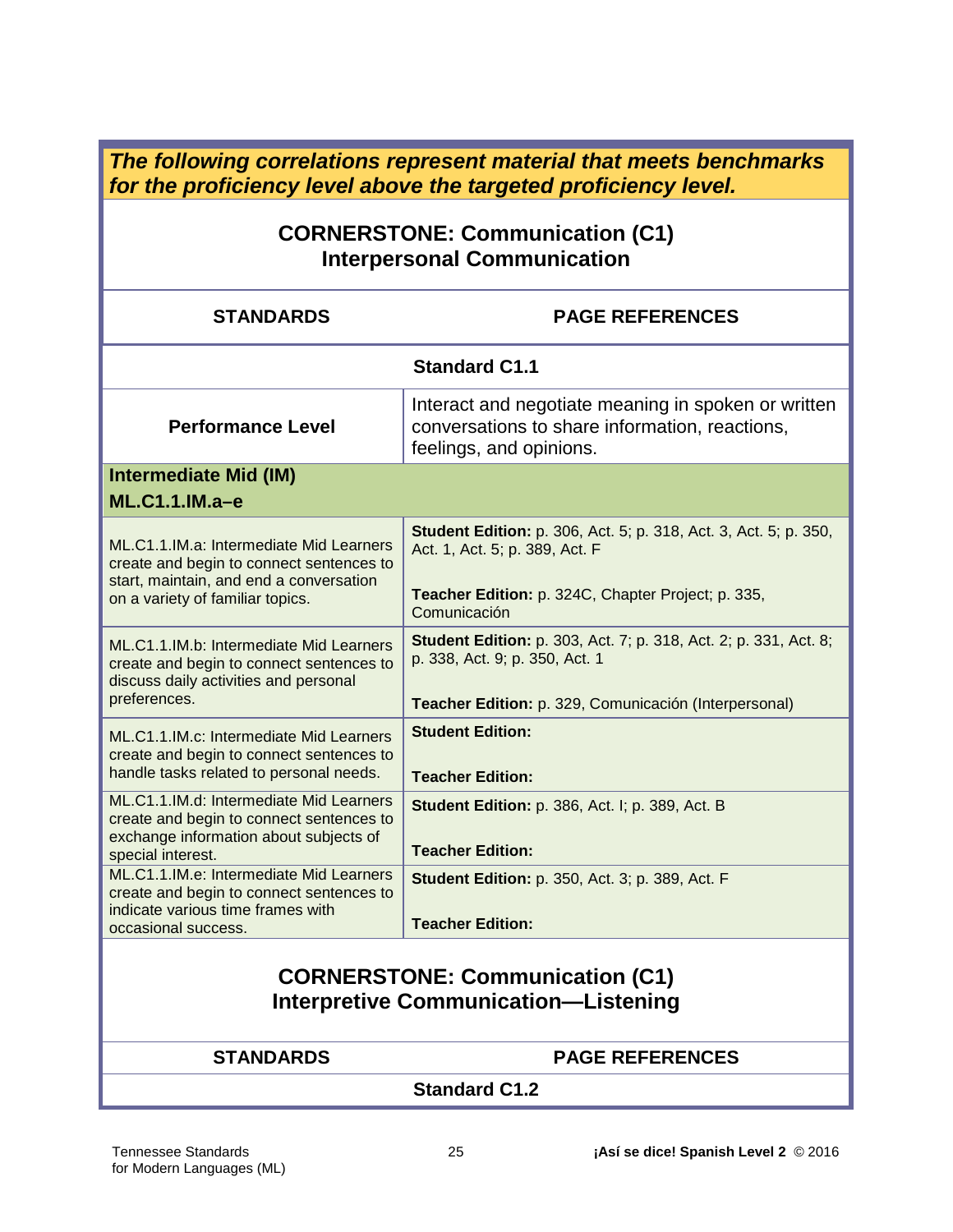| <b>Performance Level</b>                                                                 | Demonstrate understanding, interpret, and analyze<br>what is heard on a variety of topics.        |
|------------------------------------------------------------------------------------------|---------------------------------------------------------------------------------------------------|
| <b>Intermediate Mid (IM)</b>                                                             |                                                                                                   |
| <b>ML.C1.2.IM.a-b</b>                                                                    |                                                                                                   |
| ML.C1.2.IM.a: Intermediate Mid Learners                                                  | Student Edition: p. 311, Act. D; p. 345, Act. A-C                                                 |
| begin to recognize connected sentences<br>to determine some details of texts and         |                                                                                                   |
| interactions related to everyday life.                                                   | <b>Teacher Edition:</b>                                                                           |
| ML.C1.2.IM.b: Intermediate Mid Learners                                                  | <b>Student Edition:</b>                                                                           |
| begin to recognize connected sentences                                                   |                                                                                                   |
| to recognize the main idea and some                                                      | <b>Teacher Edition:</b>                                                                           |
| details in advertisements,<br>announcements, and other simple texts                      |                                                                                                   |
| related to their everyday life.                                                          |                                                                                                   |
| <b>CORNERSTONE: Communication (C1)</b><br><b>Interpretive Communication-Reading</b>      |                                                                                                   |
| <b>STANDARDS</b>                                                                         | <b>PAGE REFERENCES</b>                                                                            |
| <b>Standard C1.3</b>                                                                     |                                                                                                   |
| <b>Performance Level</b>                                                                 | Interpret, analyze, and demonstrate understanding<br>of written materials on a variety of topics. |
| <b>Intermediate Mid (IM)</b>                                                             |                                                                                                   |
| $ML.C1.3.IM.a-b$                                                                         |                                                                                                   |
| ML.C1.3.IM.a: Intermediate Mid Learners                                                  | <b>Student Edition: p. 189, Act. D; p. 386, Act. E</b>                                            |
| begin to recognize connected sentences                                                   |                                                                                                   |
| to articulate the main idea of simple texts<br>related to everyday life (e.g., postcards |                                                                                                   |
| from friends, entertainment magazines,                                                   | <b>Teacher Edition:</b>                                                                           |
| social media posts).                                                                     |                                                                                                   |
| ML.C1.3.IM.b: Intermediate Mid Learners                                                  | <b>Student Edition:</b>                                                                           |
| begin to recognize connected sentences<br>to understand simple written exchanges         |                                                                                                   |
| between other people.                                                                    | <b>Teacher Edition:</b>                                                                           |
|                                                                                          |                                                                                                   |
| <b>CORNERSTONE: Communication (C1)</b>                                                   |                                                                                                   |
|                                                                                          |                                                                                                   |
| <b>Presentational-Speaking</b>                                                           |                                                                                                   |
| <b>STANDARDS</b>                                                                         | <b>PAGE REFERENCES</b>                                                                            |
| <b>Standard C1.4</b>                                                                     |                                                                                                   |
|                                                                                          | Present information on multiple topics for a variety                                              |
| <b>Performance Level</b>                                                                 | of purposes using appropriate formats, considering                                                |
|                                                                                          | the intended audience.                                                                            |
|                                                                                          |                                                                                                   |